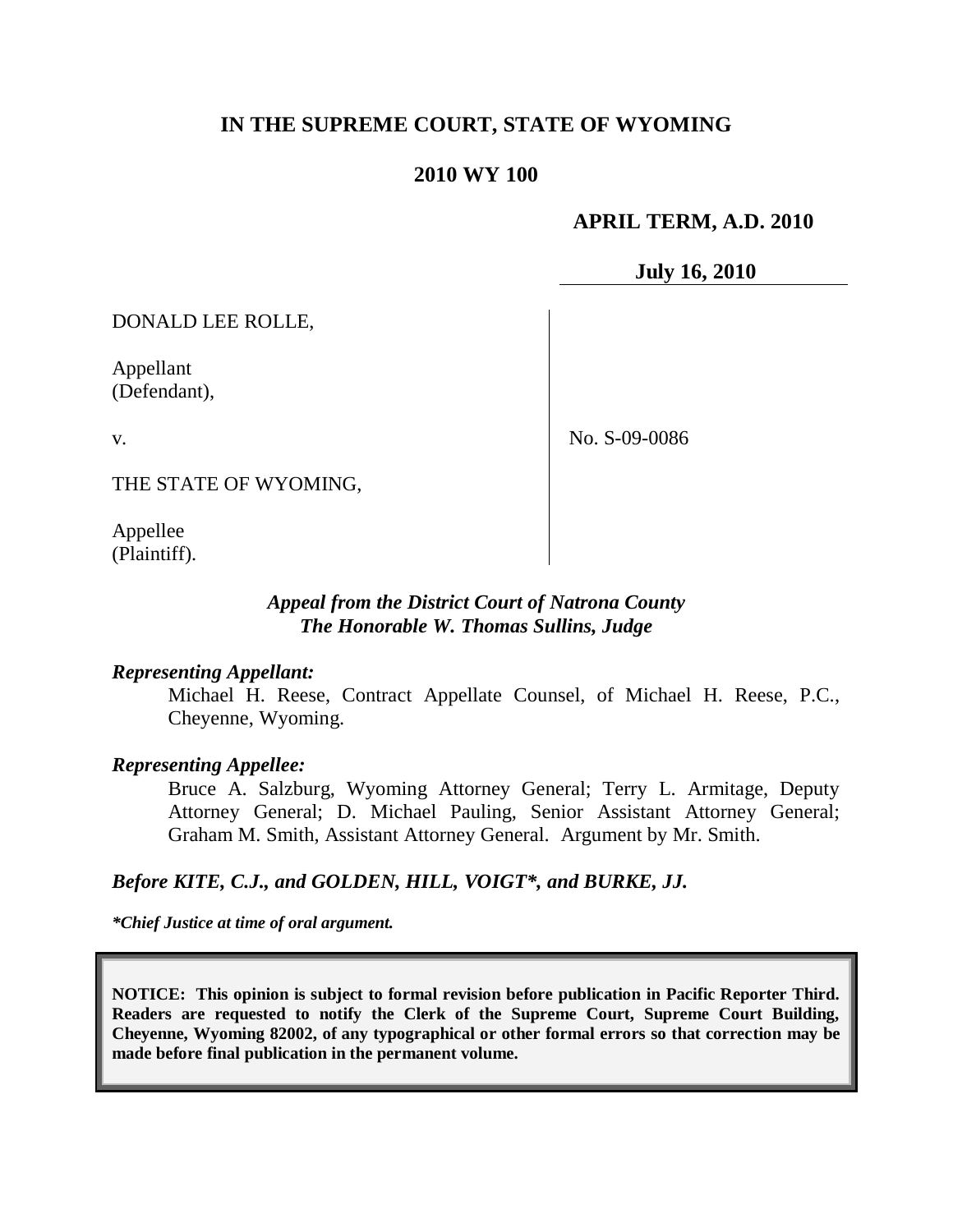#### **VOIGT**, **Justice**.

[¶1] Donald Lee Rolle (the appellant) seeks to overturn his convictions for first-degree murder, felony murder, and kidnapping. He asserts numerous claims of error. Finding no abuse of discretion or prejudicial error, we affirm.

#### **ISSUES**

[¶2] 1. Did the district court abuse its discretion when it admitted certain uncharged misconduct evidence?

2. Did the district court commit plain error when it did not give a limiting instruction immediately after the introduction of the uncharged misconduct evidence, but rather waited until the close of evidence, when defense counsel requested the instruction?

3. Did a question asked by the jury, and the judge"s response thereto, result in a fatal variance, an improper instruction by the judge, or indicate that there was insufficient evidence to support a first-degree murder conviction?

- 4. Was the appellant"s defense counsel ineffective?
- 5. Did cumulative error occur?

#### **FACTS**

[¶3] On the evening of November 3, 2007, the appellant and Jennifer Randel went to Butch"s Bar in Evansville, Wyoming. The appellant and Ms. Randel were together despite the fact that the appellant had been ordered, as a condition of his probation, not to have contact with Ms. Randel. Witnesses said that at one point the appellant attempted to initiate a physical altercation with another patron, but was restrained by bouncers. Shortly thereafter, the appellant and Ms. Randel left the bar, with a witness hearing the appellant say to Ms. Randel "get the  $f$ ---] up let's go, we're getting the  $f$ ---] out of here." Ms. Randel's response was "why, what did I do wrong."

[¶4] At approximately 9:34 p.m., that same night, a 911 call was received from Ms. Randel stating she was being held against her will in the appellant"s vehicle. At one point during the call, there were sounds of a struggle and then Ms. Randel stated "you are going to kill me." Later, a male voice identified as that of the appellant stated, "I"m going to cut your f[------] eyes out." The call lasted approximately nine minutes, then ended abruptly. Local law enforcement attempted to find Ms. Randel throughout the evening with no success.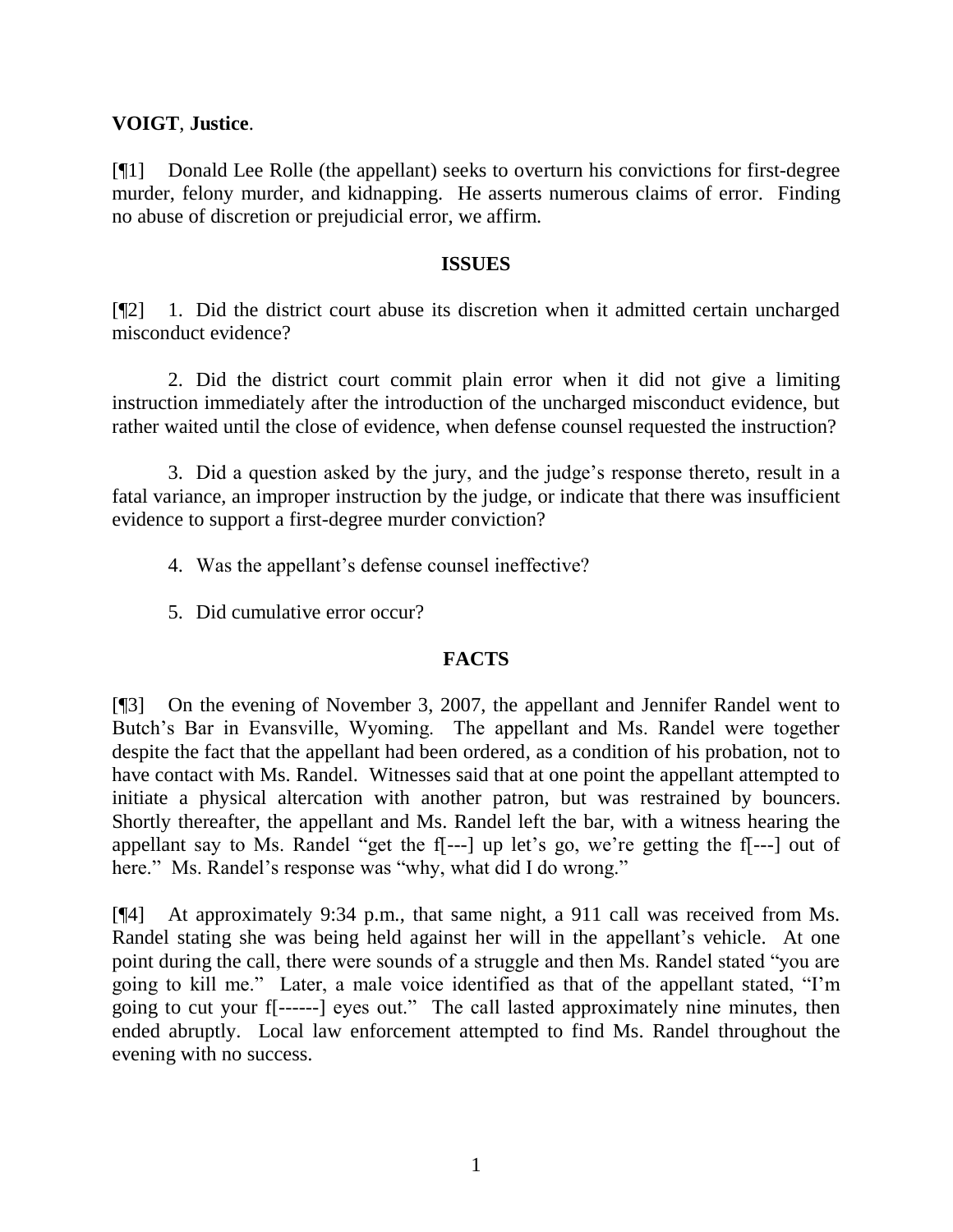[¶5] The next morning, a local rancher reported a vehicle stuck off an unimproved dirt road in a remote portion of Natrona County. Law enforcement responded and discovered the appellant"s truck, with the appellant outside the vehicle with blood on his clothing. When the appellant saw the officers, he retreated to his vehicle and the officers observed the appellant begin to slash at his wrists. The officers eventually removed the appellant from his vehicle and detained him. Inside the vehicle they found the body of Ms. Randel, who was deceased.

[¶6] An autopsy showed that Ms. Randel had suffered numerous abrasions, contusions, and lacerations. Ms. Randel also suffered a stab wound in the back of her neck, multiple defensive wound<sup>1</sup> cuts on her hands, two rib fractures, a broken nose, and bruises across her limbs. However, the most serious trauma was to Ms. Randal"s head. There was swelling and extensive bruising and lacerations resulting from "many, many blows" to the head and neck. Additionally, patches of hair had been pulled from Ms. Randel"s scalp, and her body showed signs of manual strangulation. The autopsy revealed that Ms. Randel died from swelling of the brain resulting from blunt force trauma to the head.

[¶7] The appellant was tried and convicted by a jury of premeditated first-degree murder, felony murder, and kidnapping. The appellant timely appealed from those convictions. We will affirm.

## **DISCUSSION**

### *Did the district court abuse its discretion when it admitted certain uncharged misconduct evidence?*

[¶8] The admissibility of evidence of uncharged misconduct must be determined within the confines of W.R.E. 404(b), which rule reads as follows:

> (b) *Other crimes, wrongs, or acts. ―* Evidence of other crimes, wrongs, or acts is not admissible to prove the character of a person in order to show that he acted in conformity therewith. It may, however, be admissible for other purposes, such as proof of motive, opportunity, intent, preparation, plan, knowledge, identity, or absence of mistake or accident . . . .

The test that district courts must follow when determining the proper application of this rule and admissibility of uncharged misconduct evidence was adopted in *Vigil v. State*, 926 P.2d 351, 357 (Wyo. 1996), *holding modified by Howard v. State*, 42 P.3d 483, 484 (Wyo. 2002), and later articulated as follows:

 $\overline{a}$ 

<sup>&</sup>lt;sup>1</sup> The physician describing Ms. Randel's injuries to the jury described "defensive wound" as a "[a] defense wound, this would indicate a sharp knife, which the subject probably was trying to evade or walk away from the stab wound."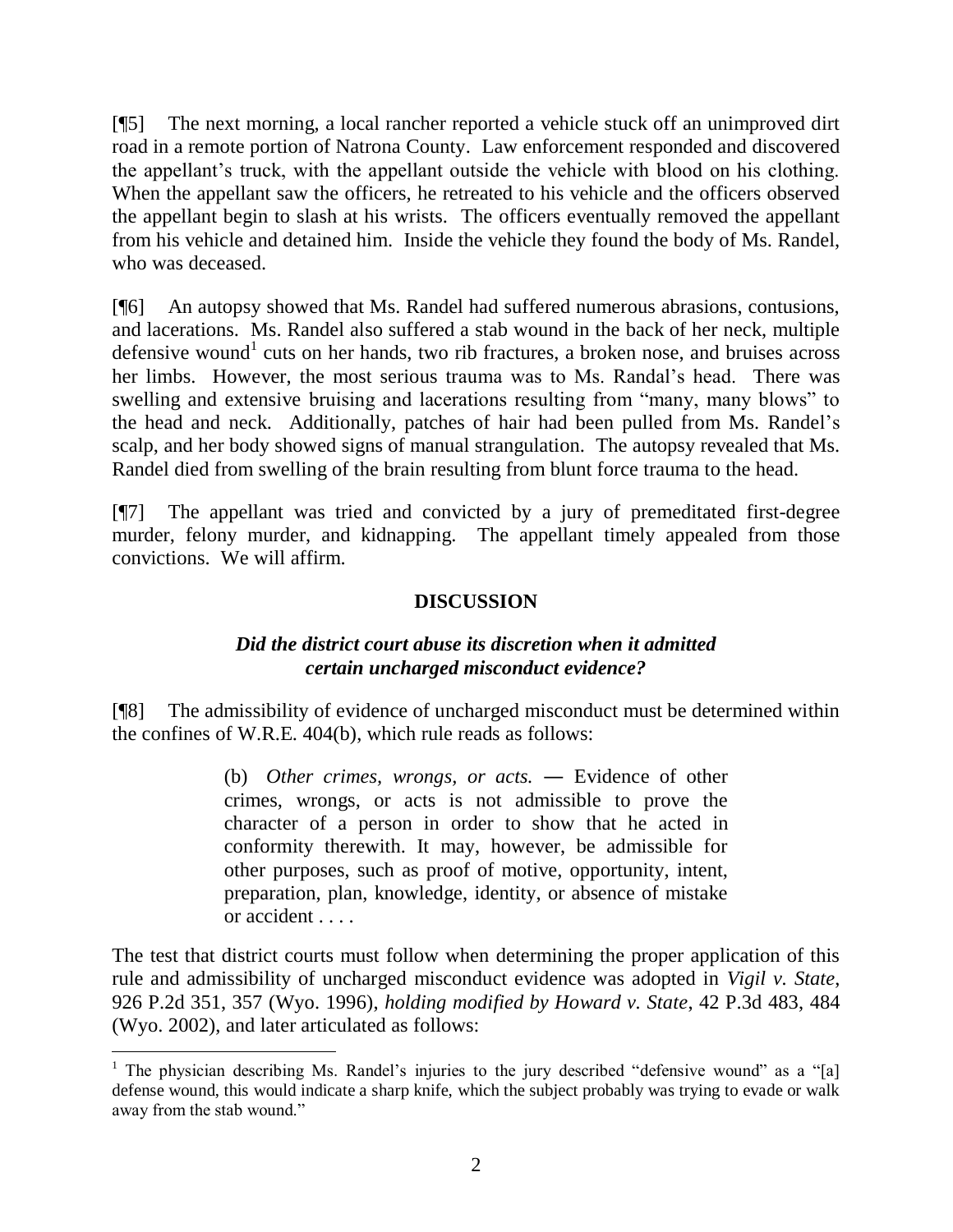Admissibility under W.R.E. 404(b) is not limited to the purposes set forth in the rule, and we have adopted a liberal approach toward admitting uncharged misconduct evidence. The listed exceptions are illustrative rather than exclusive. Nevertheless, because uncharged misconduct evidence carries an inherent danger for prejudice, we have also adopted a mandatory procedure for testing its admissibility: (1) the evidence must be offered for a proper purpose; (2) the evidence must be relevant; (3) the probative value of the evidence must not be substantially outweighed by its potential for unfair prejudice; and (4) upon request, the trial court must instruct the jury that the similar acts evidence is to be considered only for the proper purpose for which it was admitted. We do not apply this test on appeal; rather, it is intended to be conducted by the trial court.

. . . .

For proper appellate review of the admissibility of evidence under W.R.E. 404(b), the record must reflect that the trial court required the State not only to identify the proper purpose for which uncharged misconduct evidence is being offered, but also to explain how or why it is probative, and why it is more probative than prejudicial. . . . To make sure there is no doubt in the future that this is a required process, we will repeat it now, in the body of this opinion:

In determining the probative value of prior bad acts evidence, the trial court should consider the following factors:

1. How clear is it that the defendant committed the prior bad act?

2. Does the defendant dispute the issue on which the state is offering the prior bad acts evidence?

3. Is other evidence available?

4. Is the evidence unnecessarily cumulative?

5. How much time has elapsed between the charged crime and the prior bad act?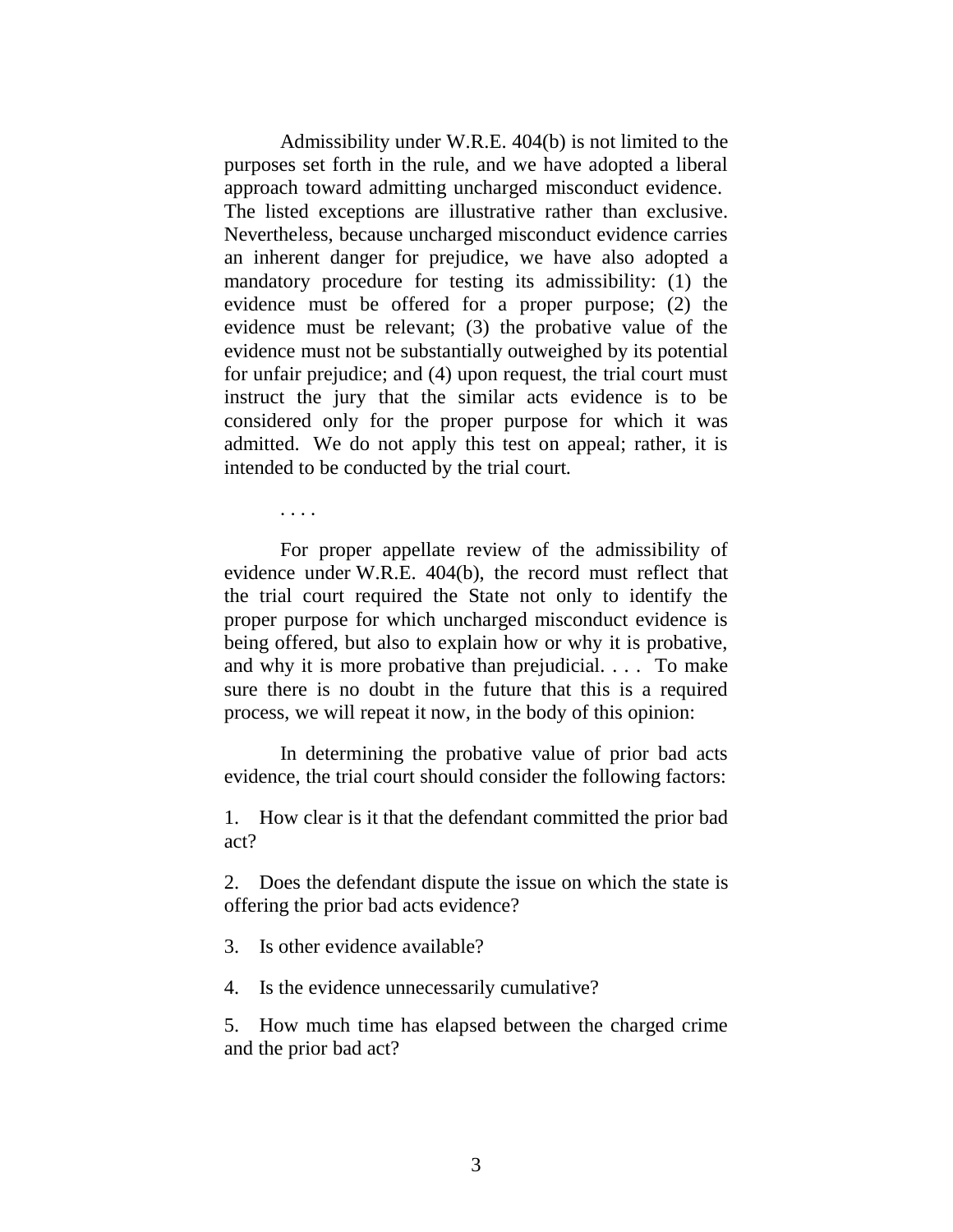Evidence is unfairly prejudicial if it tempts the jury to decide the case on an improper basis. In balancing against its probative value the unfair prejudice created by the evidence, the trial court should consider the extent to which the evidence distracts the jury from the central question whether the defendant committed the charged crime. The trial court should weigh these additional factors against the probative value of the evidence:

1. The reprehensible nature of the prior bad act. The more reprehensible the act, the more likely the jury will be tempted to punish the defendant for the prior act.

2. The sympathetic character of the alleged victim of the prior bad act. Again, the jury will be tempted to punish the defendant for the prior act if the victim was especially vulnerable.

3. The similarity between the charged crime and the prior bad act. The more similar the acts, the greater is the likelihood that the jury will draw the improper inference that if the defendant did it once, he probably did it again.

4. The comparative enormity of the charged crime and the prior bad act. When the prior act is a more serious offense than the charged crime, the introduction of that act will tend to place the defendant in a different and unfavorable light.

5. The comparable relevance of the prior bad act to the proper and forbidden inferences. Evidence of the prior bad act may be much more probative of bad character than it is of any legitimate inference permitted by Rule 404(b).

6. Whether the prior act resulted in a conviction. The jury may be tempted to punish the defendant if they believe he escaped punishment for the prior bad act.

*Gleason v. State*, 2002 WY 161, ¶¶ 18, 27, 57 P.3d 332, 340, 342-43 (Wyo. 2002) (citations omitted). $^{2}$ 

 $\overline{a}$ 

 $2$  It is perhaps appropriate to note that there is some "tension" between our prior statements that we have adopted a liberal approach toward admitting uncharged misconduct evidence, and our required application of specific procedures prior to such admission. We reiterate here that those procedures are mandatory.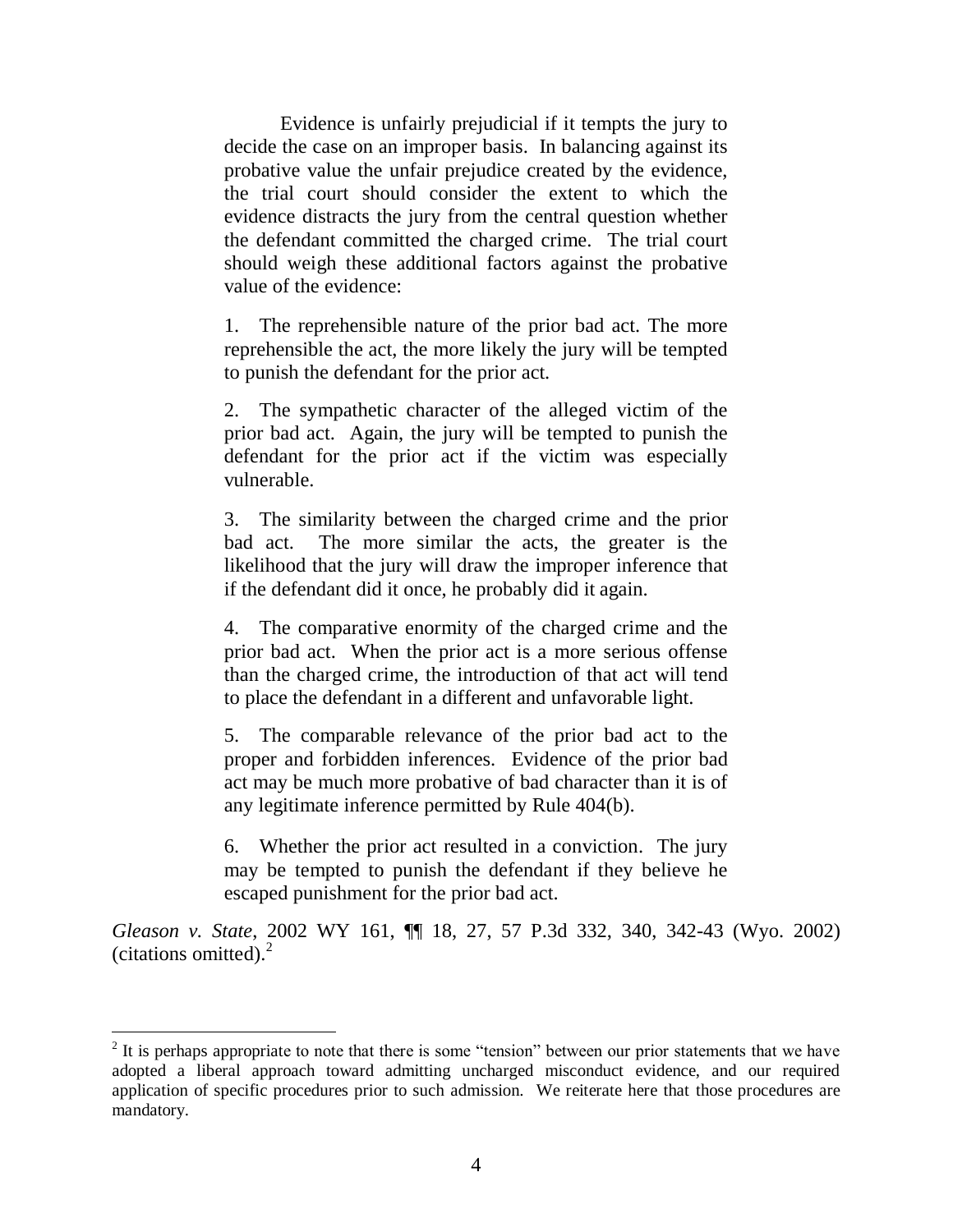[¶9] Our standard of review when examining a district court"s determination concerning the admissibility of uncharged misconduct evidence is as follows:

> We review claims of error concerning the improper admission of W.R.E. 404(b) evidence for abuse of discretion and will not reverse the trial court's decision absent a clear abuse. *Thomas v. State*, 2006 WY 34, ¶ 10, 131 P.3d 348, 352 (Wyo. 2006). A trial court abuses its discretion when it could not have reasonably concluded as it did. *Id*. In this context, "reasonably" means sound judgment exercised with regard to what is right under the circumstances and without being arbitrary or capricious. *Id*.

*Bromley v. State*, 2007 WY 20, ¶ 8, 150 P.3d 1202, 1206-07 (Wyo. 2007). Even if we determine that a district court abused its discretion in improperly allowing admission of uncharged misconduct evidence, and thus the evidence was admitted in error, we must also determine whether the error was prejudicial. *Solis v. State*, 981 P.2d 34, 36 (Wyo. 1999). "Error is prejudicial if there is a reasonable possibility that the verdict might have been more favorable to the defendant if the error had not been made." *Vigil v. State*, 2010 WY 15, ¶ 11, 224 P.3d 31, 36 (Wyo. 2010).

[¶10] Prior to trial, the appellant filed a demand for notice of the State"s intent to use uncharged misconduct evidence, and the appropriate hearing was held. Following the hearing, the district court issued a decision letter specifically addressing each item of uncharged misconduct evidence. The district court excluded certain items proffered by the State; however, it also determined that much of the uncharged misconduct evidence noticed by the State would be admissible.

[¶11] The appellant now argues that "[t]he introduction of 404(b) evidence is but a smokescreen to have evidence of Mr. Rolle"s propensity to assault women and men and otherwise be a person with violent tendencies and consequently he should be convicted of first degree murder." While the appellant makes broad assertions of error and discusses the general dangers associated with the admission of uncharged misconduct evidence, in his appellate argument he only specifically takes exception to the testimony of one individual—D.G. D.G. was one of the appellant's former girlfriends. In his brief, the appellant claims:

> In this case the prejudice is so clear that the jury could generalize from the testimony of just [D.G.] that [the appellant] is prone to violence and is highly and physically abusive, although her testimony would suggest only when drinking. Such testimony infers violent predisposition because which [sic] effectively negates the presumption of innocence.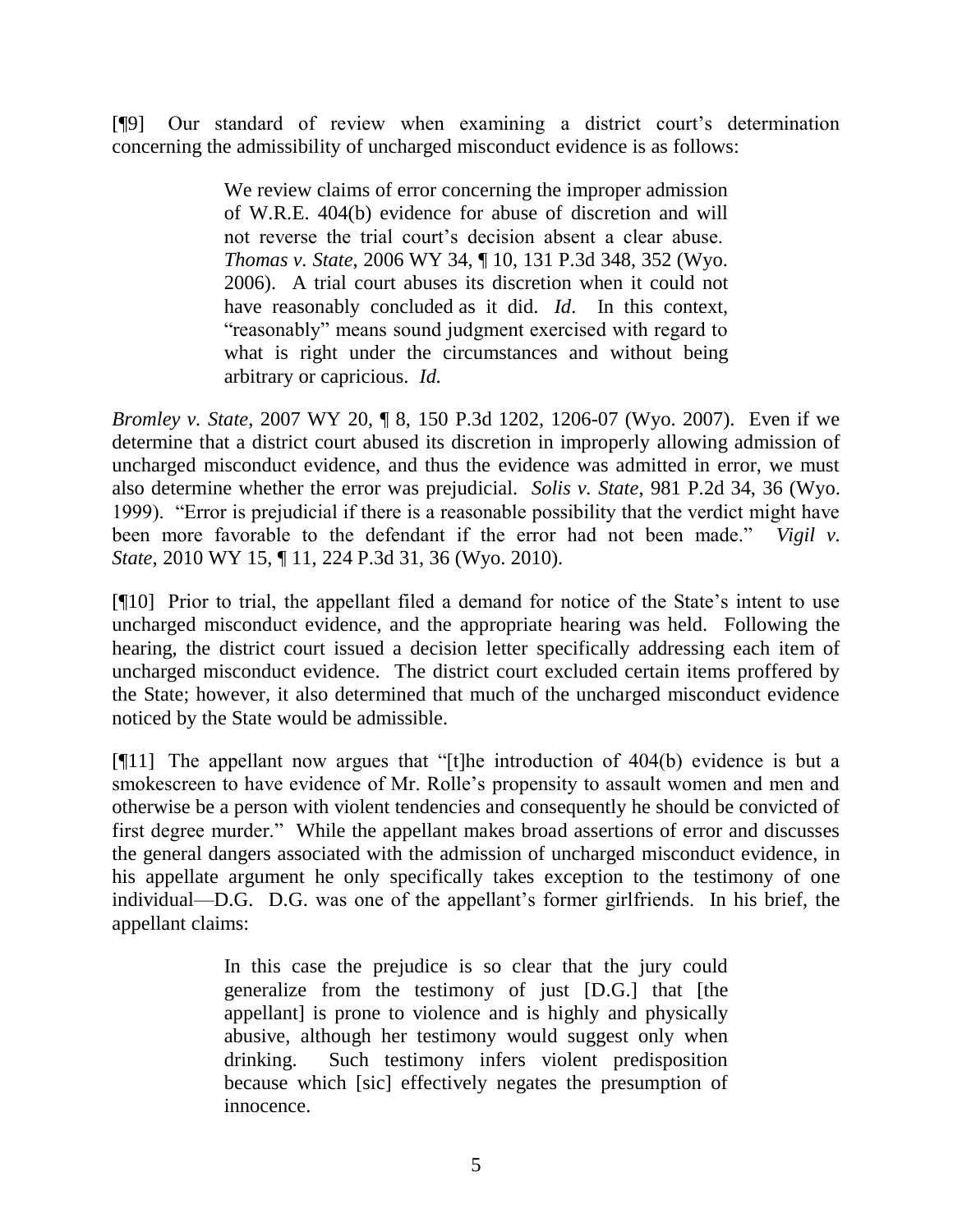[¶12] The State responds that the district court took great care to analyze every piece of evidence individually under the *Gleason/Vigil* test, relying heavily on prior precedent that recognized similar evidence as admissible under 404(b). The State then argues that if the authority relied upon by the district court is still good today, then surely the district court did not abuse its discretion by following that precedent.

[¶13] In order to determine whether the district court abused its discretion in allowing D.G.'s testimony, we must examine the nature of the testimony as presented to the district court. The appellant did not object at trial to the admission of D.G."s testimony, therefore we will examine the testimony as proffered in the State"s Notice of Intent to Offer Evidence Pursuant to Rule 404(b). Before examining the proffer, we note that with the exception of evidence the district court refused to allow, D.G."s in-court testimony was consistent with the State's proffer. The State described D.G.'s proposed testimony as follows:

> [D.G.] was in an intimate relationship with [the appellant] from February, 1992 to February, 1994 and again from approximately December of 1994 to December of 1995. In interviews with police, [D.G.] described an incident during the first time she was with [the appellant] when she and [the appellant] had been at a local business when a man who had hung a door for her said hello to her. [The appellant] went into a jealous rage and assaulted the man for no apparent reason. In the summer of 1993, [the appellant] became angry when he had been drinking because [D.G.] and her children would not ride with him. While at [D.G.]"s home he grabbed her by the neck and began choking her then pushed her into the bathtub causing her to strike her head. On January 13, 1994, [D.G.] became involved in an argument with [the appellant]. [The appellant] repeatedly told [D.G.] to hit him. She did eventually and then [the appellant] called the police. As [D.G.] left the room, [the appellant] punched her in the back of the head. [A police officer] responded to the call and arrested both of the parties and found a knot on the back of [D.G.]"s head. [The appellant] was convicted of battery but the conviction was reversed due to technical issues with the charging document. Thereafter, [the appellant] entered a plea of guilty to the charge and adopted the supporting documents in the case as factual basis. [The appellant] admitted during the trial that he had pushed [D.G.] but could not explain how a push resulted in a goose egg on the back of [D.G.]"s neck. Attachment 25. [D.G.'s] . . . son, saw [the appellant] punch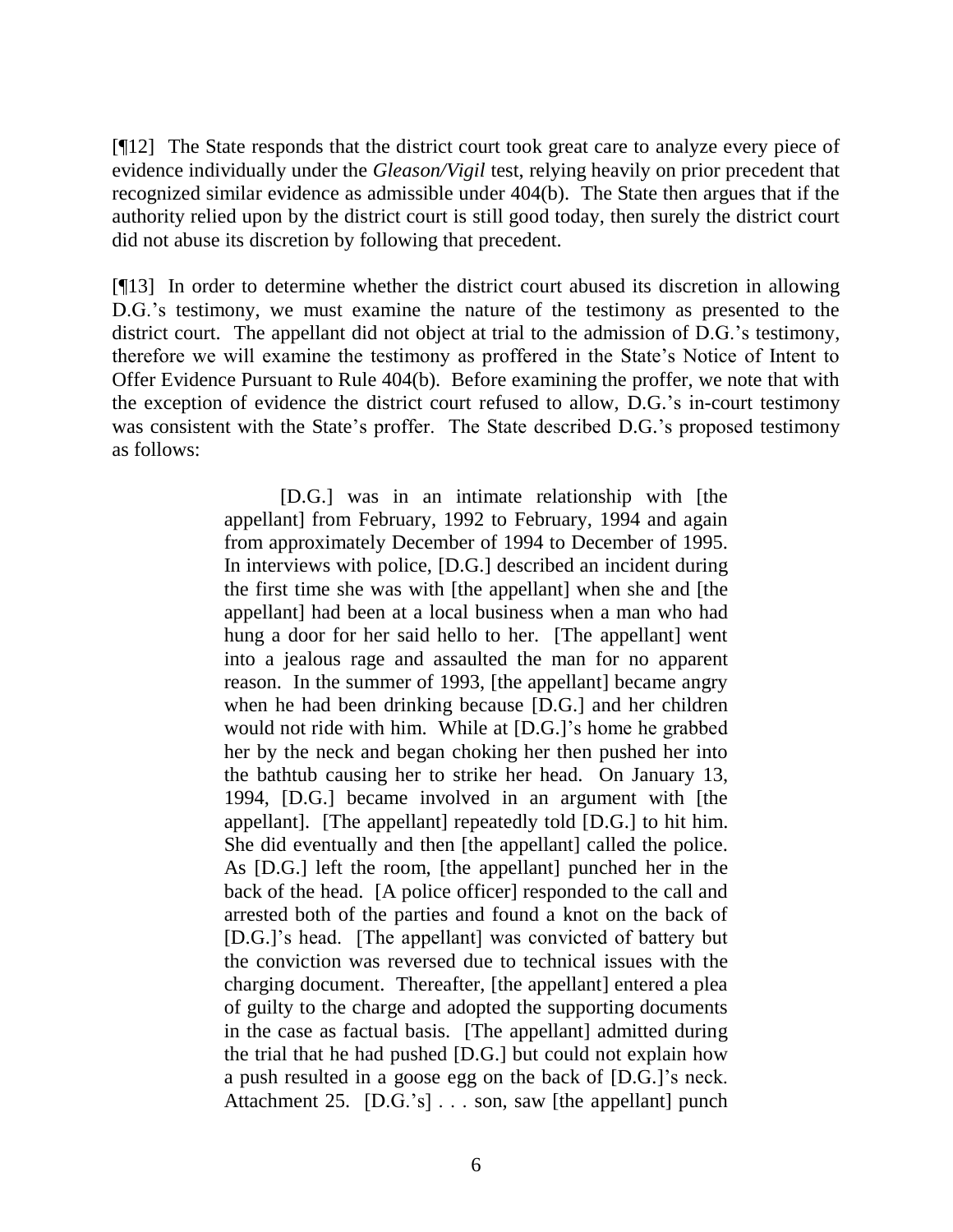her in the back of the head. He also observed that [the appellant] was often verbally abusive to both himself and [D.G.]. See Attachment 26.

[D.G.] would also testify that during times they were apart [the appellant] would destroy her property. There was insufficient evidence at the time to prosecute but [the appellant] later admitted to [D.G.] that he was responsible for the damage. Jennifer Randel experienced similar problems with [the appellant] throughout their relationship. On February 25, 1994, and on other occasions, [the appellant] contacted [D.G.] in violation of court orders. She reported further damage to her vehicles on February 18, 1996, and reported that [the appellant] had admitted past acts of vandalism. See Attachment 27. The second incident occurred just after she had applied for an order of protection similar to Randel's. He left notes in a mailbox calling her a slut. He harassed her when she was out in public. Finally, in December of 1995, he began cursing her and finally kicked her out of the car on the interstate. He then proceeded to drive the vehicle at her and the children. . . . Even his dog wasn't exempt from [the appellant]'s abuse. He would beat the dog until it bled. [D.G.] report[ed] instances of verbal and physical abuse, as well as property destruction in the 1996 affidavit. To this day, [D.G.] is terrified by [the appellant].

The State argued for the admissibility of D.G.'s testimony as follows:

The [appellant] is fond of portraying Jennifer Randel as a crazy woman who he was victimized by on multiple occasions. . . . However, the [appellant]"s claims of being the victim of Randel as the first aggressor and his claim of accident make his relationships with other women particularly relevant to intent, motive and lack of mistake. In fact, this is how [the appellant] has presented himself since 1989 in his relationships. . . .

. . . .

More specifically regarding D.G.'s testimony, the State contended:

The similarities between the situations and Jennifer Randel and [D.G.] are persuasive evidence of [the appellant]"s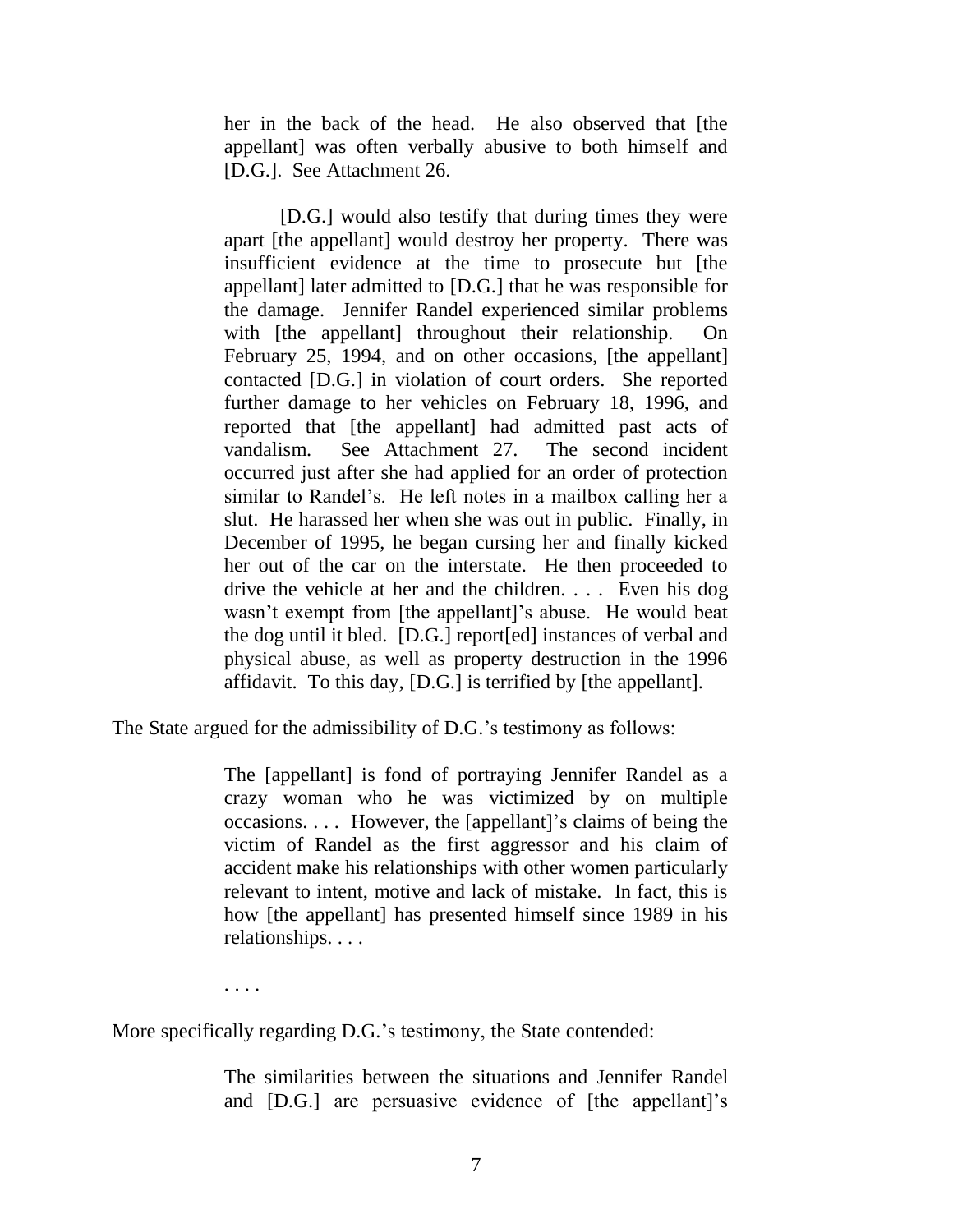motive and intent as well as a clear repudiation of his ridiculous story that he is somehow a victim and that his murder of Jennifer Randel was an accident. . . . [D.G.] described how [the appellant] would provoke an attack so he could strike back.

[¶14] The district court addressed the admissibility of D.G."s proposed testimony in its decision letter:

> The State of Wyoming's notices and supplemental notices of uncharged misconduct evidence also includes a listing of evidence concerning relationships of [the appellant] with women other than Jennifer Randel, and instances of threats, assaults, and destruction of property allegedly perpetrated by [the appellant] against those women. The other crimes, wrongs, or acts listed in this category are reported to have occurred from 1989 to 1996. The listed evidence includes a variety of conduct attributable to [the appellant], with several of the incidents lacking facts comparable to the alleged kidnapping and homicide in this case, but a number of incidents being factually comparable to the alleged events of November 2007 involving Jennifer Randel.

> Evidence of specific acts of violence may generally be admissible in a homicide case. *Buhrle v. State*, 627 P.2d 1374, 1380 (Wyo. 1981). In the case of *Johnson v. State*, 936 P.2d 458, 465 (Wyo. 1997), evidence of a defendant's prior assault of a live-in girlfriend was held to be probative of the charged assault on a current girlfriend because it suggested that he was violent toward the women with whom he lived. Perhaps even more applicable to the situation hereunder review, is the case of *Moore v. State*, [2003 WY 153, ¶¶ 18- 23,] 80 P.3d [191,] 196-197 [(Wyo. 2003)], wherein the Wyoming Supreme Court held that evidence of a defendant"s prior abuse of a kidnapping victim was admissible to show that the defendant intended to control the actions of the victims and that he was capable of carrying out the threats he made to his victims. Finally, it is noted that case law indicates that uncharged misconduct directed toward a previous wife may be admitted for a proper purpose when the assaultive conduct is comparable to the situation for which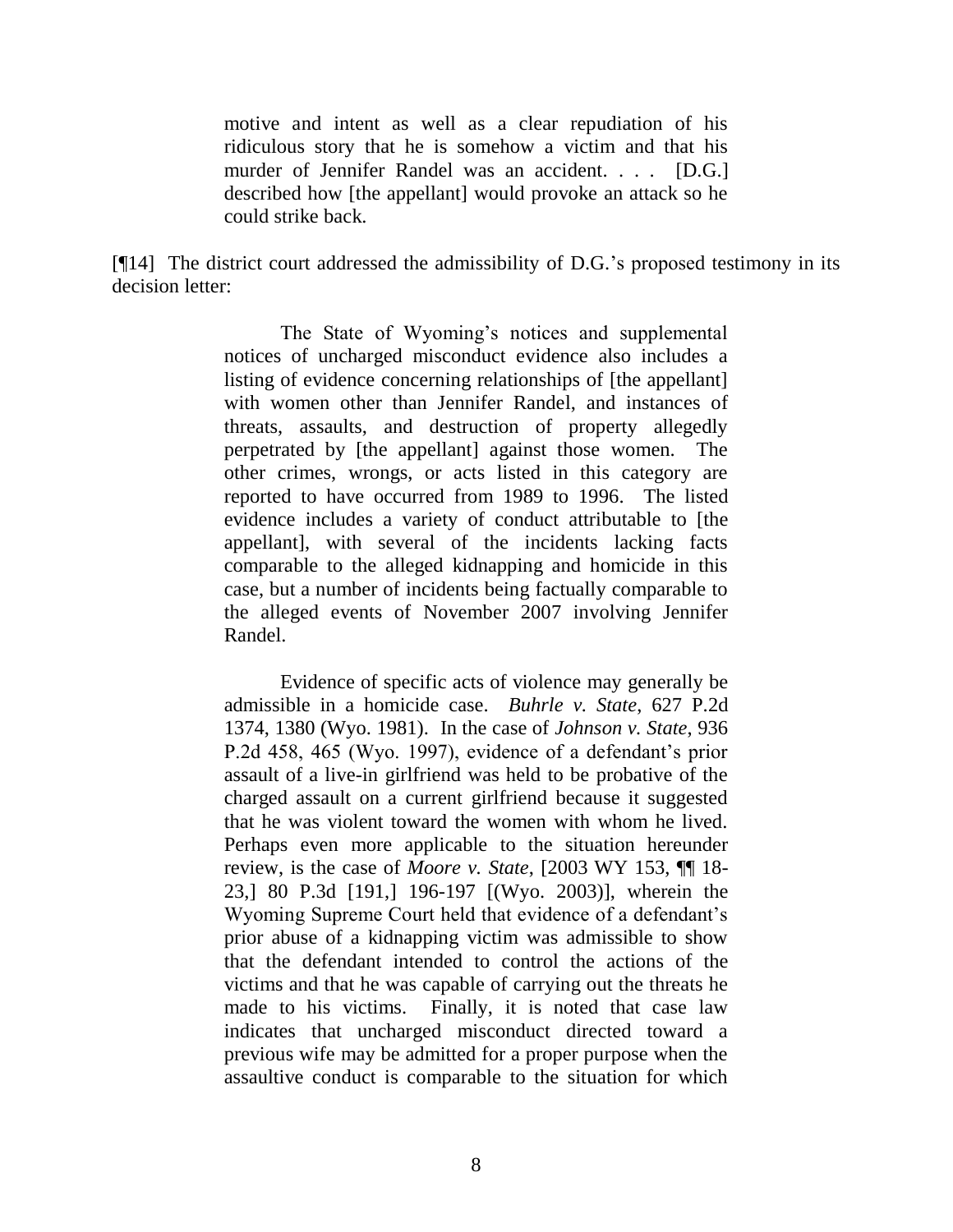the defendant is standing trial. *Sandy v. State*, 870 P.2d 352, 357 (Wyo. 1994).

Although the above-cited legal authorities generally support the allowance of uncharged misconduct evidence similar to that noticed in the third category hereunder review, it is still necessary that the proper analysis be undertaken pursuant to Rule 404(b) of the Wyoming Rules of Evidence. In making the required analysis, the court is mindful of dangers of admitting such evidence and skeptical of its necessity, but should be willing to admit it when it is offered for a proper purpose that is material and not unduly prejudicial. *Solis v. State*, 981 P.2d 28, 37 (Wyo. 1999).

The prosecution asserts that the noticed evidence of other wrongs, crimes or acts in the designated third category is offered to show motive, intent, course of conduct, and to rebut any claim of mistake or accident. The court would agree that the identified acts, as summarized in the State of Wyoming's notices concerning evidence of [the appellant]'s assaults on other women are proposed for introduction for proper purposes. The use of such evidence concerning a defendant"s relationship with other women has been introduced in Wyoming cases for such purposes. *Kenyon v. State*, [2004 WY 100, ¶ 24,] 96 P.3d 1016, 1026 (Wyo. 2004); and *Wilson v. State*, 14 P.3d 912, 918 (Wyo. 2000). More specifically, as noted in the case of *Johnston v. State*, 936 P.2d 458 (Wyo. 1997), evidence of domestic conflict may be proper to show motive regarding the charged crimes. In any event, the noted instances of [the appellant]'s threats, assaults, and destruction of property directed towards other women are offered for proper purposes in this case.

As with the testing of the other categories of noticed uncharged misconduct evidence in this case, it is necessary for the court to determine whether that evidence is more probative than prejudicial considering the *Gleason* factors. The following is this court's analysis in evaluating the probative value of the noticed other acts evidenced in this category and the weighing of the additional facts against the probative value of such evidence: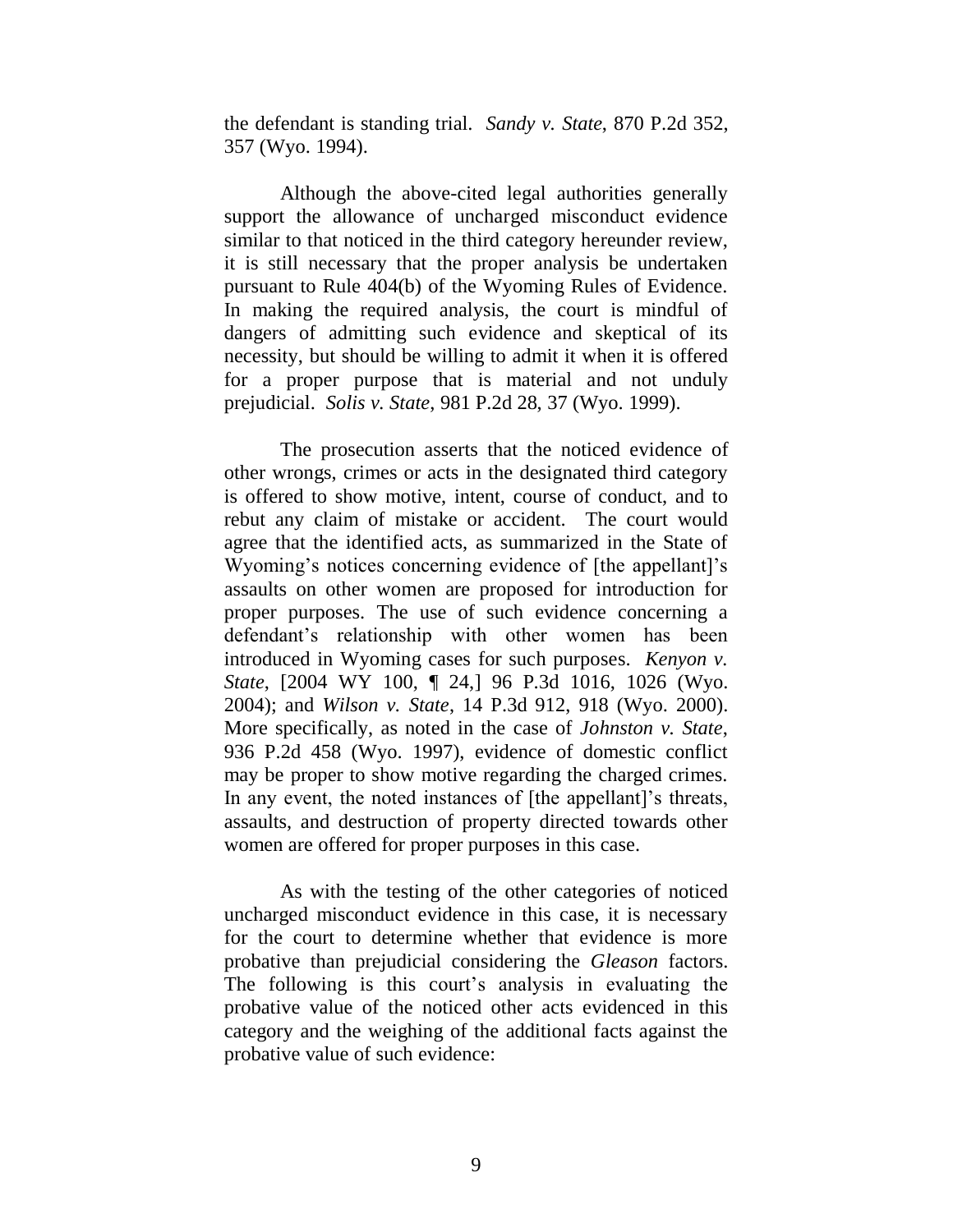#### a. Factors re: Probative Value of Prior Acts Evidence.

1. How clear is it that the defendant committed the prior acts? It is clear that there is proposed direct testimony to indicate that [the appellant] committed the uncharged misconduct in this category. The submittals of the prosecution assert that testimony will be presented by eye witnesses to the listed incidents. Additionally, there are corroborative statements and documentation of several of the prior acts listed by the State of Wyoming in this category.

2. Does the defendant dispute the issue on which the State is offering the prior acts evidence? It does appear that the defense disputes the issues of intent, motive, and absence of mistake or accident upon which the State of Wyoming is offering the noticed other acts evidenced in this category.

3. Is other evidence available? As previously noted, there is some other proposed evidence relating to the issues of intent, motive, and absence of mistake or accident, but it is difficult to quantify such other evidence based upon the information provided.

4. Is the evidence unnecessarily cumulative? Some of the proposed evidence in this category may be cumulative to some degree, but it would not appear that the evidence as outlined in the State of Wyoming"s listing would be unnecessarily cumulative.

5. How much time has elapsed between the charged crime and the prior acts? The prior acts in this category occurred between 1989 to 1999. . . . The alleged assaultive behavior of [the appellant] directed at [D.G.] is alleged to have occurred in the time frame from 1993 to 1995. . . . With the exception of the alleged assaultive behavior of 1989, it does not appear that the subject acts in this category are overly remote to the charged crime in this case.

### b. Additional Facts to Weigh Against the Probative Value of the Prior Acts Evidence.

1. The reprehensible nature of the prior acts. The noticed uncharged misconduct evidence in this category would be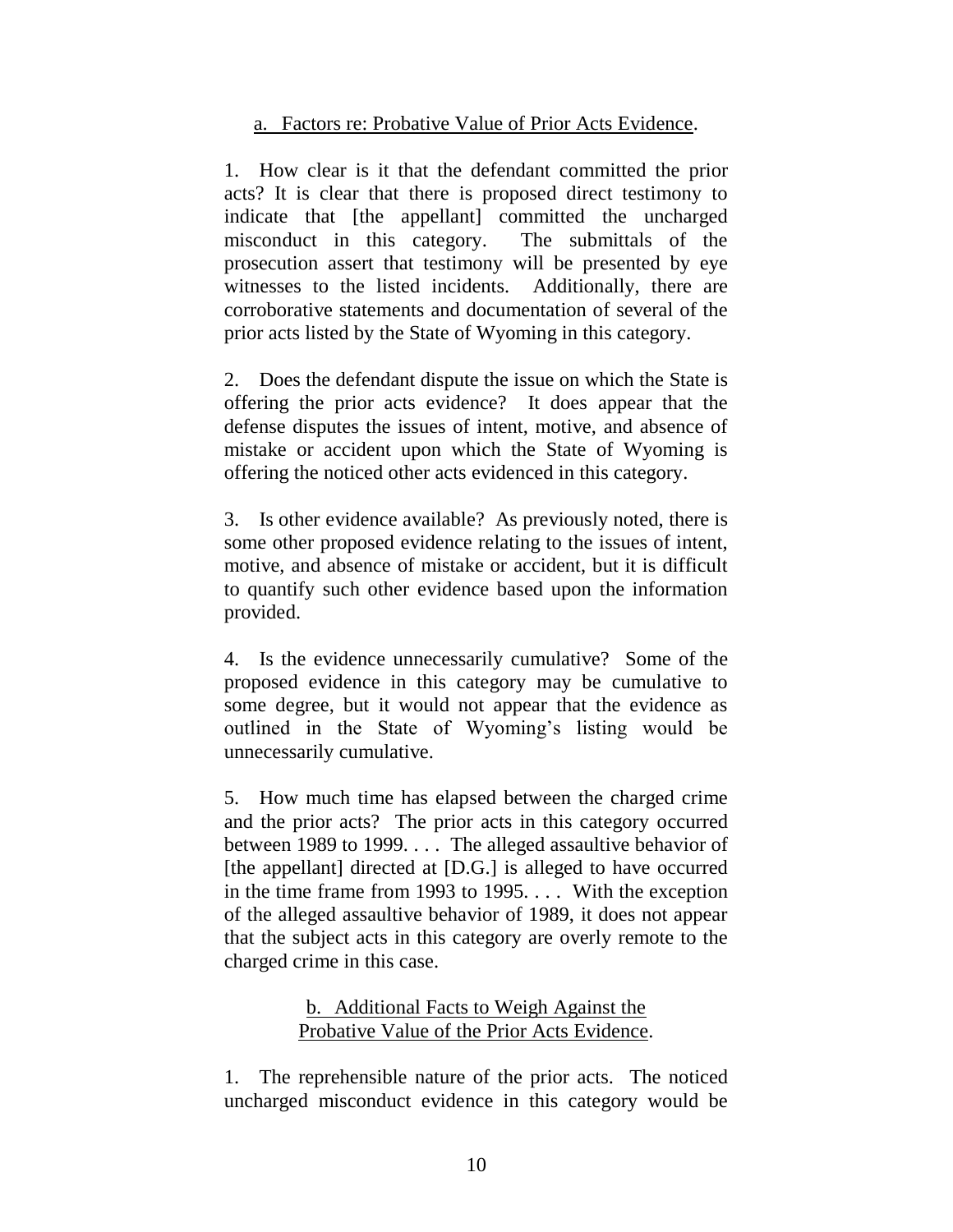classified as reprehensible in nature. Several of the noticed factual matters, however, would not be of such seriousness to conclude that a jury would be tempted to punish the defendant for such other acts. An exception to this finding would be the reprehensible nature of the allegations relating to [the appellant]"s conviction for possession of a sawed-off rifle in the State of Montana given the alarming nature of such offense.

2. The sympathetic character of the alleged victim of the prior acts. There would be some component of sympathy relative to the alleged victims of the noticed 404(b) evidence in this category.

3. The similarity between the charged crimes and the prior acts. There are several similarities between the alleged other acts and the identified evidence in the events surrounding the kidnapping and homicide charged in this case. Such similarities include the allegations of [the appellant]'s assaultive behavior, threatening statements, and violation of protective orders. Several of the asserted prior acts in this category, however, including [the appellant]"s description of [his ex-wife], the alleged assault of [the appellant] on a door repairman that said hello to [D.G.], and the alleged abuse by [the appellant] of his dog, would not have any substantial similarity to the charged crimes in this case.

4. The comparative enormity of the charged crimes and the prior acts. The alleged prior acts in this category are substantially less serious than the charged crimes in this case.

5. The comparative relevance of the prior acts to the proper and forbidden inferences. Generally, the proposed uncharged misconduct evidence in this category is comparably relevant to the proper and legitimate purposes of proving motive, intent, and absence of mistake or accident. Exceptions to this finding would be the noticed evidentiary items concerning [the appellant]"s description of [his ex-wife], the alleged assault of [the appellant] on a door repairman that said hello to [D.G.], and the alleged abuse by [the appellant] of his dog, which matters would appear to have little comparative relevance.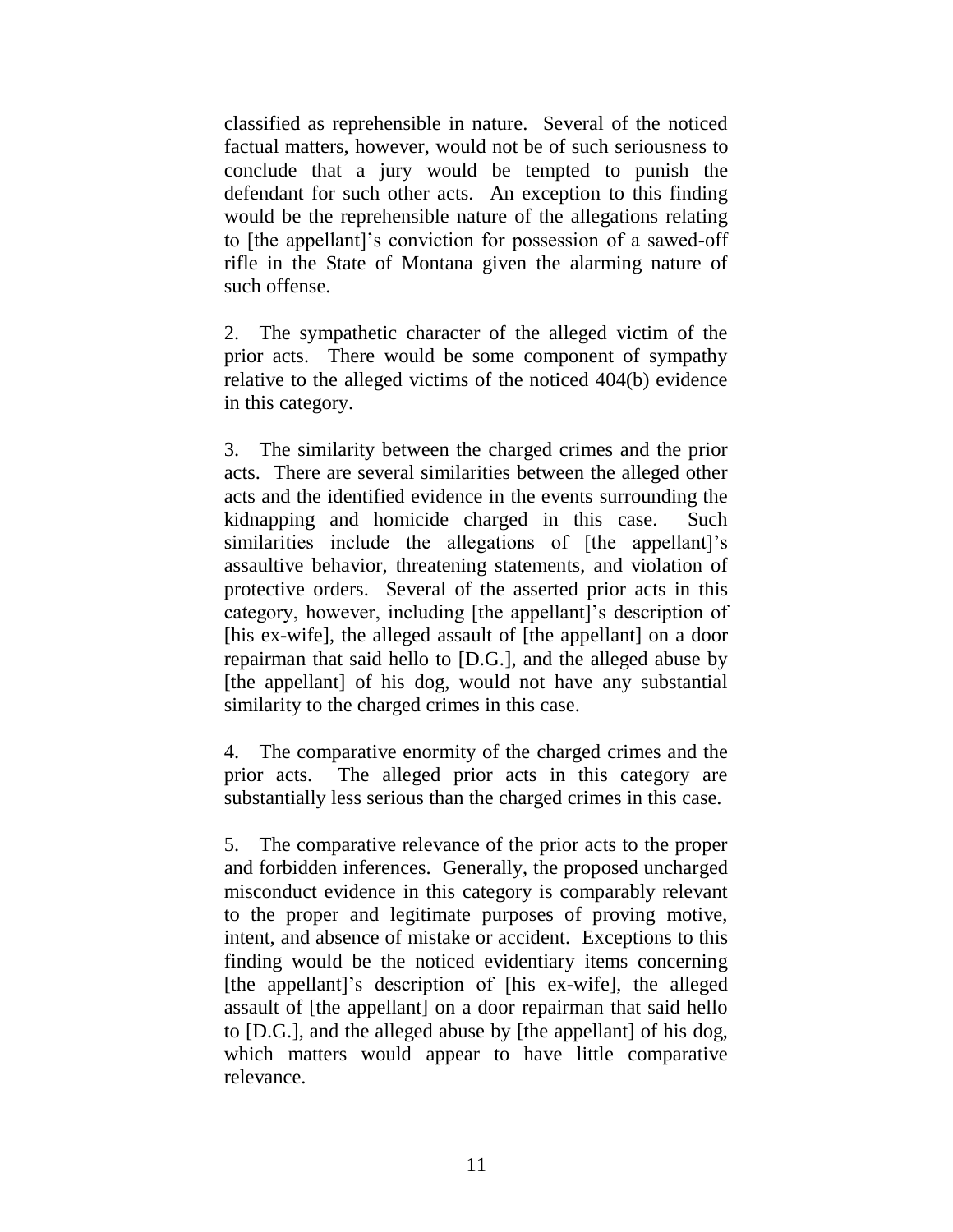6. Whether the prior acts resulted in a conviction. The identified January 13, 1994 assault upon [D.G.], and the 1999 possession of a sawed-off rifle in violation of an order of protection issued to [another ex-girlfriend] are identified to have resulted in convictions. None of the other noticed crimes, wrongs, or acts in this category resulted in any identified conviction.

Giving consideration to the above-listed factors, the court concludes that with the exceptions hereinafter noted, the evidence of [the appellant]"s relationships with [two other individuals], and [D.G.], including instances of threats, assaults, and destruction of property, as set forth in the State of Wyoming"s Rule 404(b) notices meets the admissibility requirements under 404(b) of the Wyoming Rules of Evidence.

[¶15] As can be seen, the district court earnestly endeavored to apply the *Gleason/Vigil*  test. It appears that the district court carefully examined and considered the proffered evidence, and then clearly and specifically stated that the evidence was properly admissible to show motive, intent, course of conduct, and to rebut any claim of mistake or accident.<sup>3</sup> Additionally, in making that determination, the district court relied upon a number of cases wherein this Court determined that similar evidence was properly admissible. Finally, the district court addressed the relevance and probative value of the evidence by examining those concepts within the framework established in our prior precedent.

[¶16] The appellant does not claim that a procedural error occurred in the admission of the uncharged misconduct evidence. Also, the appellant does not refute (or even discuss) any of the cases cited by the district court or otherwise assert that the evidence was not admitted for a proper purpose. In fact, other than the general allegation quoted above regarding the prejudicial effect of the admission of D.G."s testimony, the appellant undertakes no specific relevancy or prejudicial effect analysis. *See supra* ¶ 11.

[¶17] Our task in reviewing a district court"s decision on the admissibility of uncharged misconduct evidence is to determine whether the district court abused its discretion, not to apply the *Gleason/Vigil* test anew. *Gleason*, 2002 WY 161, ¶ 18, 57 P.3d at 340 ("We do not apply this test on appeal; rather, it is intended to be conducted by the trial court."). When reviewing for an abuse of discretion, we are bound by the principle that "as long as there exists a legitimate basis for the trial court"s ruling, that ruling will not be disturbed

 $3$  We have held that 404(b) analysis does not require pinpointing only one purpose for the admission of such evidence. *Sturgis v. State*, 932 P.2d 199, 203 (Wyo. 1997).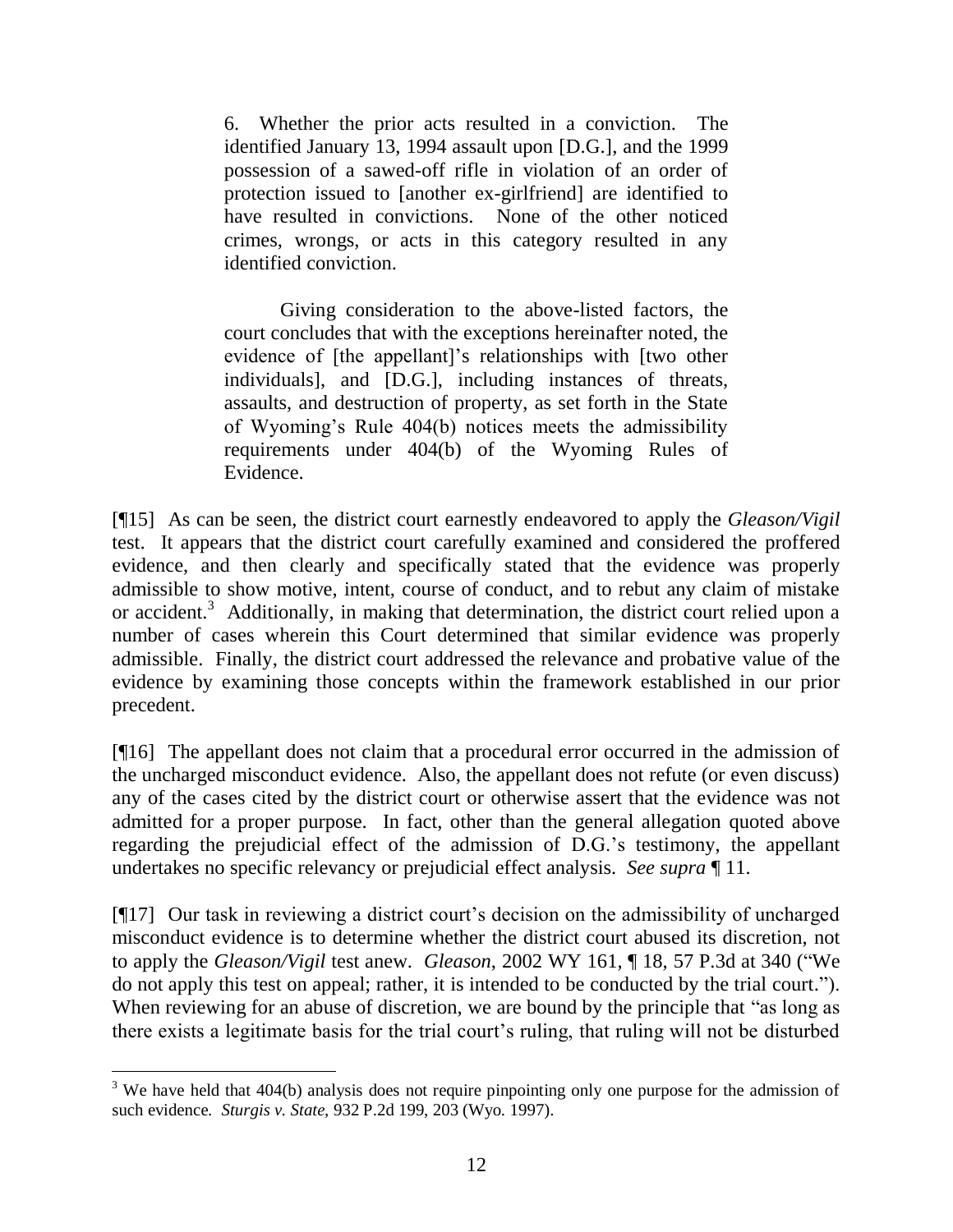on appeal." *Leyva v. State*, 2007 WY 136, ¶ 17, 165 P.3d 446, 452 (Wyo. 2007) (quoting *Sanchez v. State*, 2006 WY 116, ¶ 20, 142 P.3d 1134, 1140 (Wyo. 2006)). "It is well established that deference is given to a trial judge"s rulings as to the admissibility of evidence; as long as there is some reasonable basis for his conclusions, this court will not second-guess him on appeal." *Hopkinson v. State*, 632 P.2d 79, 101 (Wyo. 1981).

[¶18] Our review of the analysis undertaken and authority relied upon by the district court, as set forth in its decision letter, convinces us that the district court had a legitimate and reasonable basis for its ruling on the admissibility of [D.G.]"s testimony, as well as the other proposed evidence of uncharged misconduct. Thus, we conclude that the uncharged misconduct evidence admitted in this case was admitted for one or more proper purpose under W.R.E. 404(b), that the district court adequately performed the pretrial analysis required by *Gleason* and *Vigil* to determine the relevance of the evidence, and that the district court properly balanced the probative nature of the evidence against its potential for unfair prejudice. The district court did not abuse its discretion in admitting the evidence.

> *Did the district court commit plain error when it did not give a limiting instruction immediately after the introduction of the uncharged misconduct evidence, but rather waited until the close of evidence, when defense counsel requested the instruction?*

[¶19] The appellant next argues that the district court committed plain error when it failed to give a limiting instruction both at the time the uncharged misconduct evidence was admitted and at the end of trial when instructing the jury. We have previously reviewed a similar case under the plain error standard of review. *Connolly v. State*, 610 P.2d 1008, 1011 (Wyo. 1980) (district court failed to give a limiting instruction contemporaneous to the admission of uncharged misconduct evidence). In *Connolly*, the focus of our analysis was on the second element of the plain error test; that is, whether the alleged error resulted in the transgression of a clear and unequivocal rule of law. That will likewise be our focus here.

[¶20] At the end of the district court's decision letter, quoted in part and discussed in the previous section of this opinion (*see supra* ¶ 14), the court made the following comment:

> Upon request, the court will instruct the jury that as to all uncharged misconduct evidence found to have met the criteria of Rule 404(b), it be considered only for the proper purpose or purposes for which it is admitted. *Vigil v. State*, 926 P.2d 351, 357 (Wyo. 1996). It is requested that the parties, in advance of trial, submit for the court's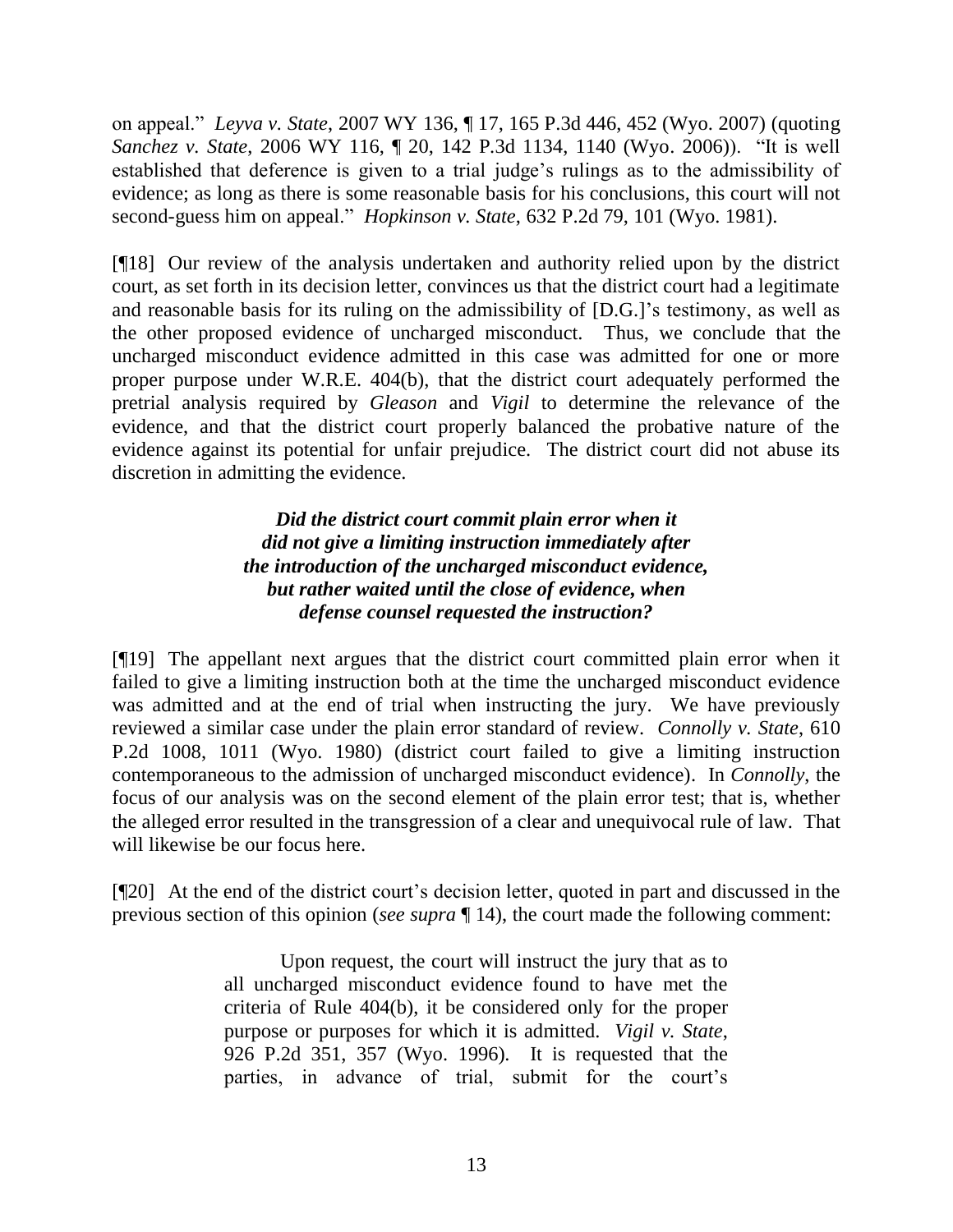consideration all proposed limiting instructions concerning the admission of evidence of other crimes, wrongs, or acts.

At trial, no objection was made or limiting instruction requested or given regarding admissibility of the uncharged misconduct evidence. At the end of trial, and at the beginning of the jury instruction conference, the court stated:

> The Court notes for the record that in its decision letter as to the 404(b) evidence proposed by the State, the Court did include an advisement that it would give a limiting instruction at any time requested by the Defense; and during the trial proceedings, I think I reiterated that offer. And it wasn"t until the end of the case and the submittal of the jury instructions that the Defense has requested the 404(b) instruction, and that will be given as requested by the Defense.

[¶21] The appellant now takes exception to the fact that no limiting instruction was given contemporaneously with the admission of the uncharged misconduct evidence, suggesting that a rule currently exists requiring dual instructions when admitting such evidence. As support for this argument, the appellant points to a number of cases wherein federal courts required such a procedure. For example, in *United States v. Rivera*, 837 F.2d 906, 913 (10th Cir. 1988), the Tenth Circuit Court of Appeals stated:

> If evidence is admitted solely under the authority of Rule  $404(b)$ , the court must give a limiting instruction both at the time the evidence is admitted and in the general charge to minimize the danger that the jury might use the evidence as proof that the defendant acted in conformity with his past acts on the occasion for which he is being tried.

[¶22] While this statement appears compelling at first blush, the appellant"s use of the authority and accompanying argument is flawed. All of the federal authority cited by the appellant predates the case of *Huddleston v. United States*, 485 U.S. 681, 108 S.Ct. 1496, 99 L.Ed.2d 771 (1988).<sup>4</sup> In *Huddleston*, the United States Supreme Court determined the protection afforded by F.R.E. 105, which rule only requires a limiting instruction to be given "upon request," was sufficient to guard against the possibility of undue prejudice created by the admission of uncharged misconduct evidence. 485 U.S. at 691-92, 108 S.Ct. at 1502. Following *Huddleston*, the Tenth Circuit backed away from its mandatory

 <sup>4</sup> The *Rivera* decision was issued on January 20, 1988. *Huddleston* was issued on May 2, 1988.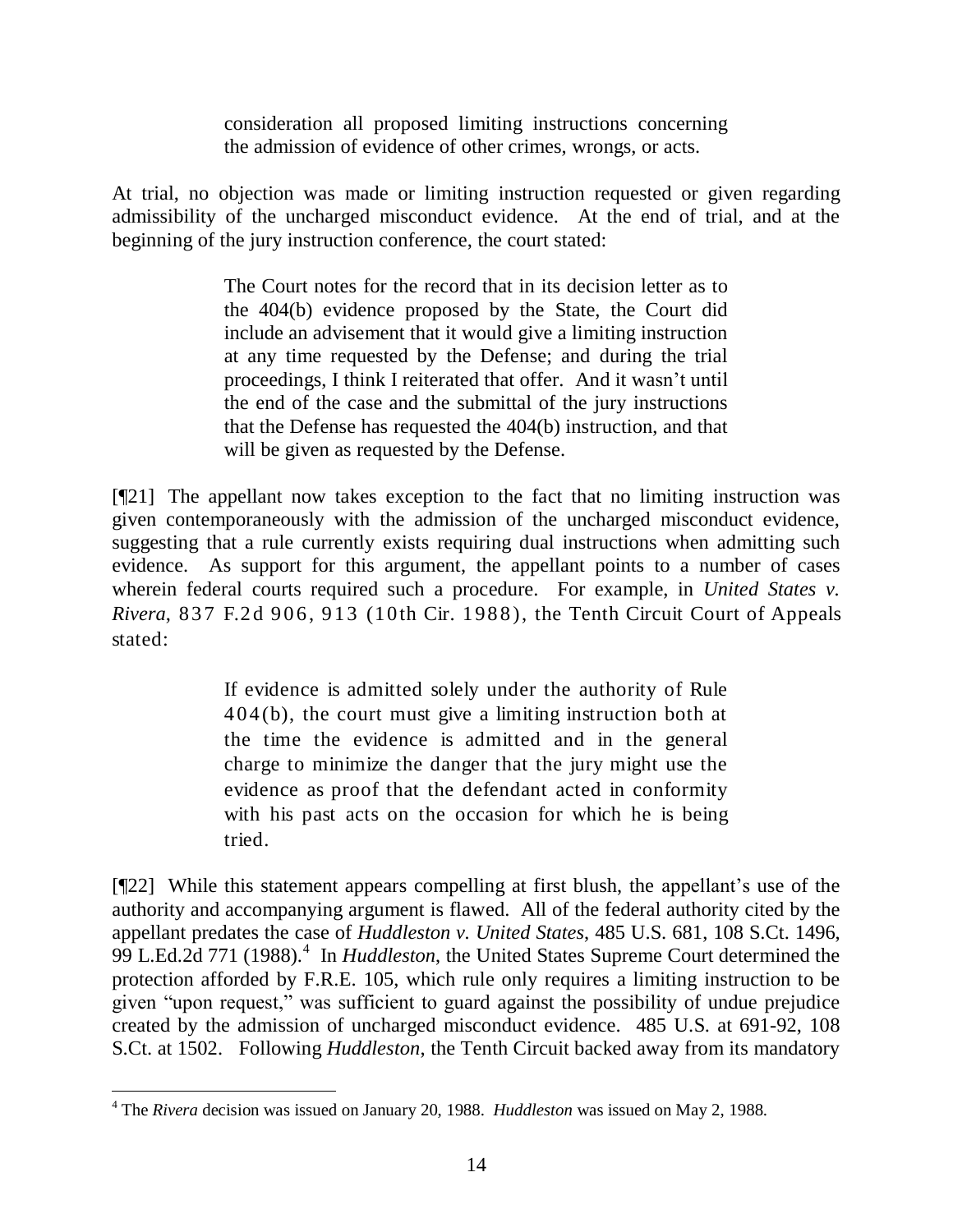requirement of both a contemporaneous limiting instruction and one at the close of the case. In *United States v. Record*, 873 F.2d 1363 (10th Cir. 1989), the Tenth Circuit reviewed an appeal in which the appellant did not receive an additional limiting instruction at the close of evidence, only a contemporaneous instruction. *Id.* at 1373. On appeal, he claimed this was a violation of the rule articulated in the above-quoted *Rivera*  case. *Id.* at 1373-74. The Tenth Circuit proceeded to review this rule in light of the *Huddleston* decision. *Id.* at 1374. The court determined that, as United States Supreme Court precedent, *Huddleston* was controlling and that "in the wake of *Huddleston* it is not error for a trial court to fail to instruct the jury . . . in the absence of a proper request by counsel." *Id.* at 1376. As a result, the Tenth Circuit has stated that although the duallimiting instruction method is the preferred method in the circuit, it is not mandatory. *United States v. Harrison*, 942 F.2d 751, 760 (10th Cir. 1991).

[¶23] Likewise, this Court rejected the dual-instruction requirement. In *Connolly v. State*, 610 P.2d 1008 (Wyo. 1980), we found that the district court did not err in failing to give a limiting instruction following the admission of uncharged misconduct evidence where none was requested, stating:

> To charge the trial court with the duty of protecting defendant's right to receive a limiting instruction, thereby relieving the attorney of that obligation, would be an exercise in role-switching which we are not ready to condone, and which would, in any case, be contrary to the procedural responsibilities contemplated by Rule 105, W.R.E., . . . .

*Id*. at 1011.

[¶24] Given this federal and state precedent, we cannot say that it was error for the district court not to give a contemporaneous limiting instruction upon admission of uncharged misconduct evidence where none was requested.

> *Did a question asked by the jury, and the judge's response thereto, result in a fatal variance, an improper instruction by the judge, or indicate that there was insufficient evidence to support a first degree murder conviction?*

[¶25] The appellant raises three issues that he claims arise out of, or in relation to, a question submitted by the jury. During deliberations, the jury sent the following question to the judge:

> We, the jury, would appreciate any and all information you could provide us with in assisting us in determining the differences between  $1<sup>st</sup>$  and  $2<sup>nd</sup>$  degree murder. More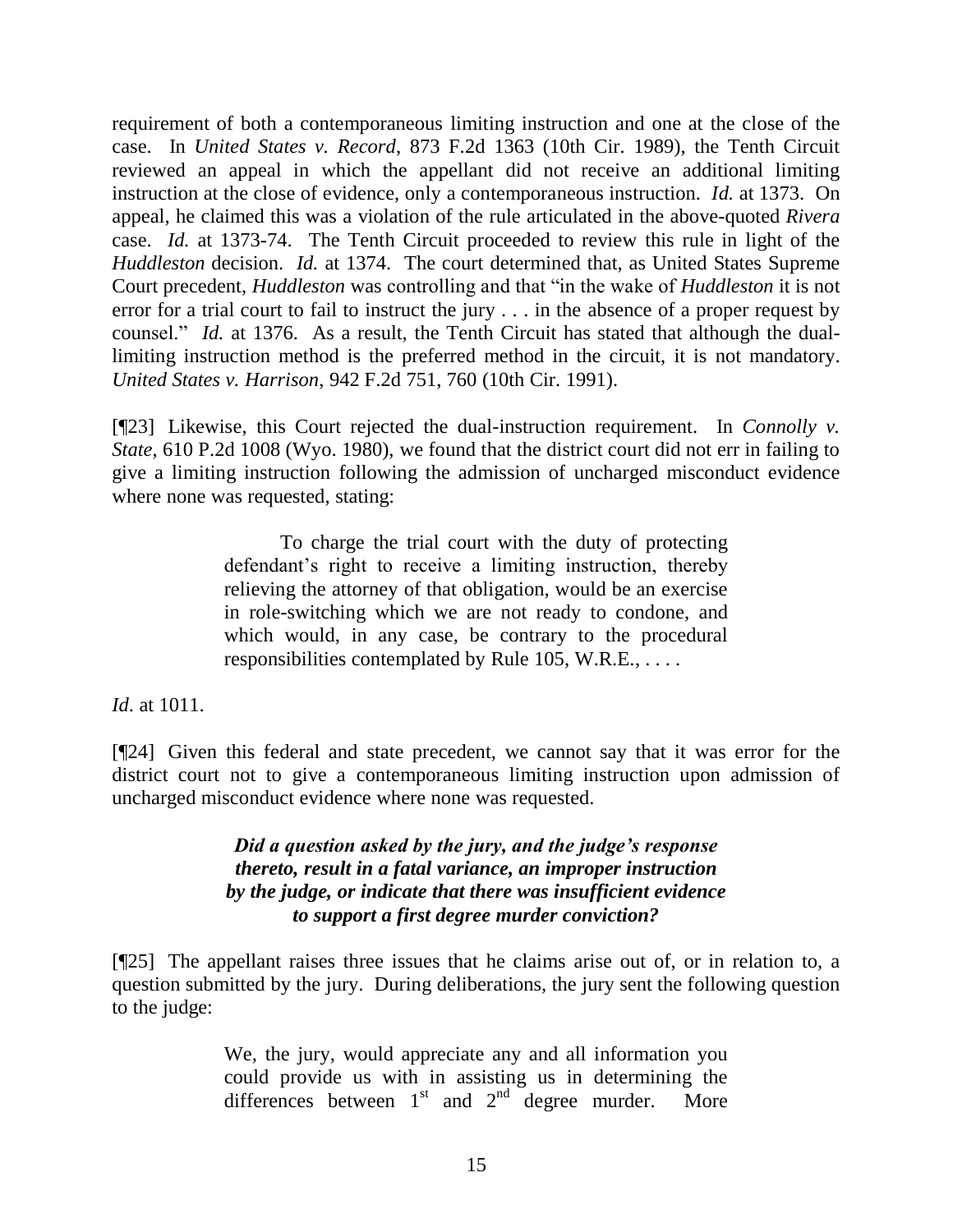specifically, a definition of "maliciously" and examples of "pre-meditated malice." Thank you for your consideration. The Jury.

In response to this question, the judge stated

I believe we"re all in agreement that the jury should be referred back to Instruction 10 with respect to the elements of premeditated murder in the first degree and Instruction 15, the elements of murder in the second degree. And the jury will need to be governed by those instructions in determining the differences.

### **1.** *Did the instruction result in a fatal variance?*

[¶26] Two major precepts govern the law of variances. First, a variance occurs when the evidence presented at trial proves facts different from those alleged in the information or indictment. Second, a variance is not fatal—that is, it does not require reversal of a conviction―unless the appellant could not have anticipated from the indictment or information what evidence would be admitted at trial, or the conviction would not bar subsequent prosecution.

*Spagner v. State*, 2009 WY 12, ¶ 15, 200 P.3d 793, 800 (Wyo. 2009). The concept of a variance arises out of the Sixth Amendment to the United States Constitution, as well as Article 1, Section 10 of the Wyoming Constitution and W.R.Cr.P. 3, which provisions guarantee an accused the right to notice of the charges against him and a right for that notice sufficiently to inform him of the specific charges against which he must defend. *Spagner*, 2009 WY 12, ¶ 10, 200 P.3d 793, 798-99. To ensure this right,

> [t]hese constitutional provisions and the procedural rule require that an information (1) contain the elements of the offense charged; (2) fairly inform a defendant of the charges against which he must defend; and (3) enable a defendant to plead an acquittal or conviction in bar of future prosecutions for the same offense.

*Id.* at  $\P$  10, at 799. In interpreting these requirements, this Court has held "that an information is sufficient if it is "in the words of the statute."" *Id.* at ¶ 11, at 799.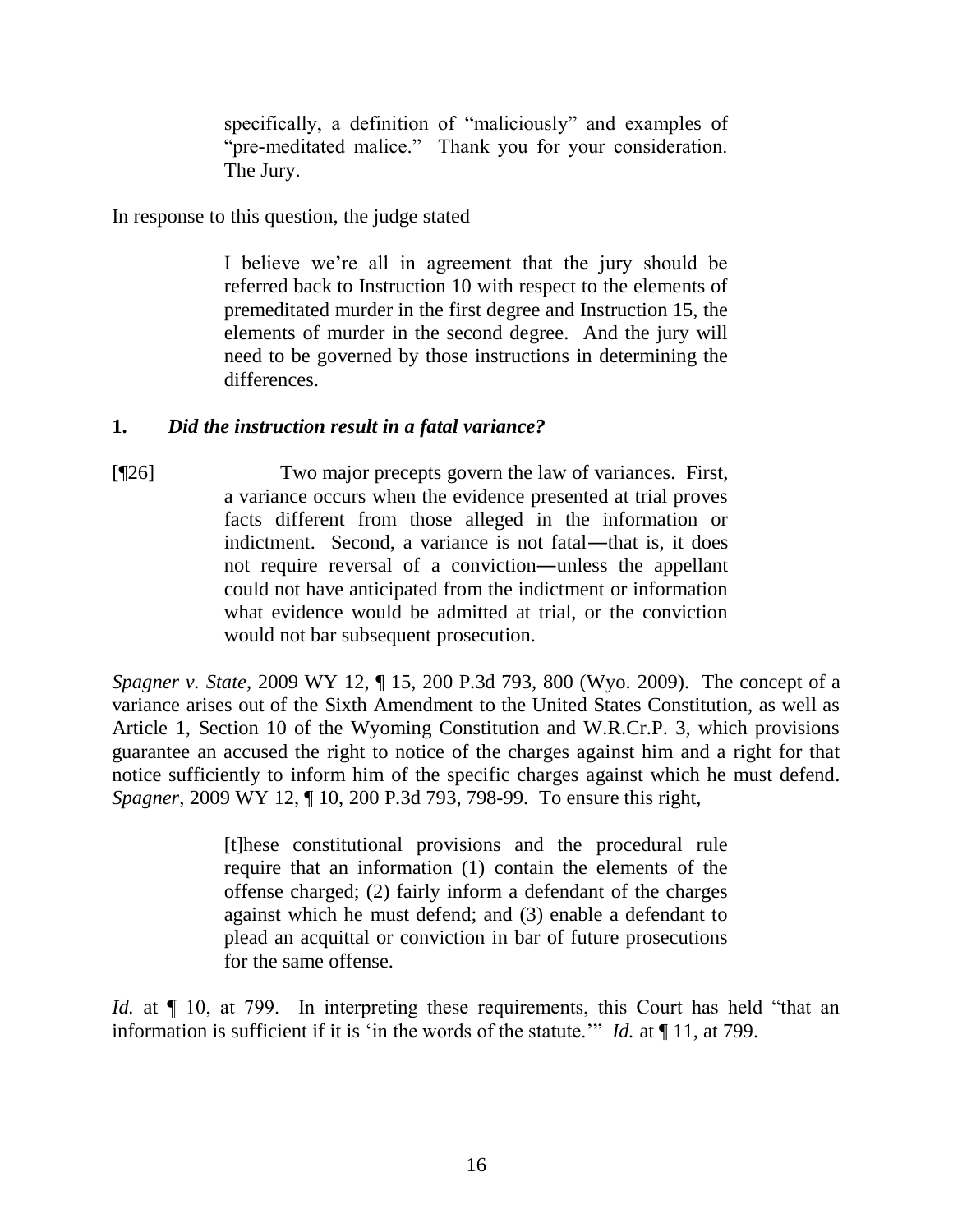[¶27] "Because the right to notice of criminal charges is of constitutional magnitude and the determination on the adequacy of the notice is a question of law, we review the issue *de novo*." *Id.* at ¶ 10, at 799.

[¶28] Without citing any supporting authority, the appellant points to the jury"s question and states: "Confusion is certainly one of those considerations this Court considers when discussing whether a variance is applicable because the jury did not understand the jury instructions which interfered with its ability to "properly" understand the separate elements of each crime" and "this discrepancy between the evidence and jury instruction is a proper reflection of what a variance means." The appellant is attempting to argue the existence of a variance where the facts clearly do not support such.<sup>5</sup> The Information here was drafted in the words of the statute. Additionally, the Information identified the approximate location, approximate time frame, and the specific victim of this crime. Consequently, the appellant was fully and fairly informed of the charges and, if acquitted, was subject to a bar of future prosecutions for the death of Jennifer Randel. At trial, the State continued on this course and presented evidence showing that the appellant purposely and with premeditated malice killed Jennifer Randel sometime between November 3, 2007, and November 4, 2007, in Natrona County, Wyoming. The jury"s question and possible confusion had no bearing on the adequacy of the notice provided to the appellant of the charges against him, nor did it indicate that the evidence at trial demonstrated facts different from those alleged in the information. No variance occurred here.

# **2.** *Did the district court fail properly to instruct the jury?*

 $\overline{a}$ 

[¶29] As described above, the jury sent the judge a question asking for clarification on the difference between first-degree and second-degree murder. *See supra* ¶ 25. Specifically, the jury asked the judge to define "maliciously" and to give examples of pre-mediated malice. In response, the judge directed the jury to the instructions setting forth the elements of those crimes and stated that the jury would need to be governed by those instructions in determining the difference. The appellant now asserts that the judge improperly answered the jury"s question and that this error interfered with the jury"s ability to understand or examine the separate elements of each crime. He summarizes his argument as follows:

> The jury requested a definition of "maliciously" and was not provided such a definition other than to refer to the definition of "malice." The jury reasonably confused the two terms. By directing the jury to a definition embodied in the

 $5$  A close reading of the appellant's brief suggests that his actual argument is that the evidence was only sufficient to convict him of the lesser included offense of manslaughter, which argument would be more appropriate in the context of a sufficiency of the evidence argument.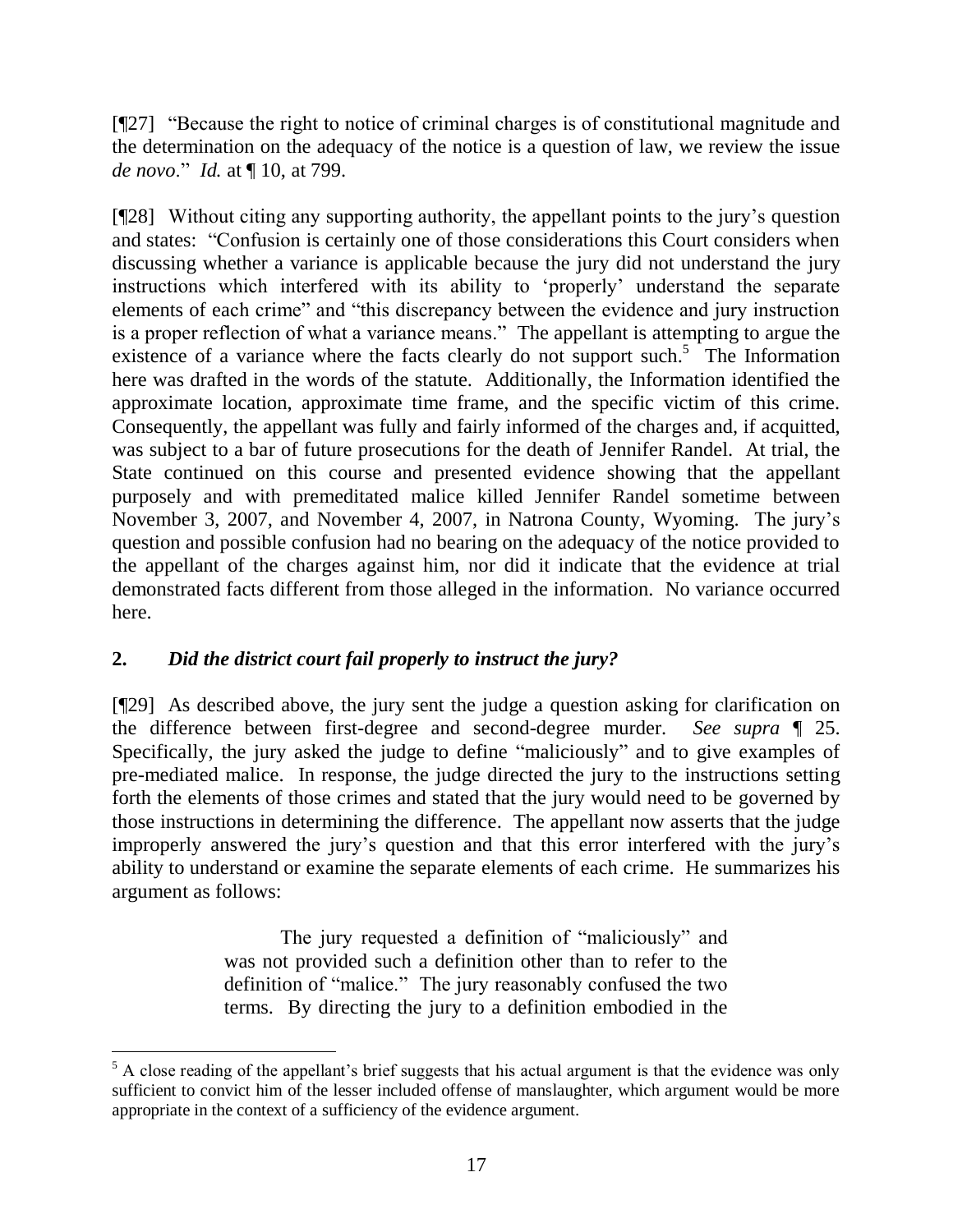statute of First Degree Murder the Court has in fact left the jury with no room to maneuver and so the guilty verdict in the first degree was logical inference in the chain of first degree inferences.

[¶30] Our standard of review when examining jury instructions is as follows:

[W]hen an appellant does not object at trial to the jury instructions . . . our review of this issue follows our plain error standard:

> First, the record must clearly present the incident alleged to be error. Second, appellant must demonstrate that a clear and unequivocal rule of law was violated in a clear and obvious, not merely arguable, way. Last, appellant must prove that he was denied a substantial right resulting in material prejudice against him.

*Six v. State*, 2008 WY 42, ¶ 12, 180 P.3d 912, 917 (Wyo. 2008). We review and analyze jury instructions as a whole and do not single out individual instructions or parts thereof. *Id.* We give trial courts great latitude in instructing juries and ""will not find reversible error in the jury instructions as long as the instructions correctly state the law and the entire set of instructions sufficiently covers the issues which were presented at the trial."" *Ogden v. State*, 2001 WY 109, ¶ 8, 34 P.3d 271, 274 (Wyo. 2001) (quoting *Harris v. State*, 933 P.2d 1114, 1126 (Wyo. 1997)). More specifically with regard to a judge's duty to respond to a jury question, we have said that "jury questions revealing confusion or a lack of understanding should be answered." *Heywood v. State*, 2007 WY 149, ¶ 29, 170 P.3d 1227, 1235 (Wyo. 2007).

[¶31] We begin our discussion of this issue by noting that the jury"s written question and the judge"s response thereto are both clearly reflected in the record, thus satisfying the first prong of plain error analysis. Next, we turn to whether a clear and unequivocal rule of law was violated. The error alleged by the appellant is that the judge failed to provide the jury with a definition of "maliciously." Although made many years ago, the following statement by this Court is particularly pertinent to the issue presented here.

> We are cited to numerous cases where it has been held that a failure of the court to state a pertinent legal principle, when it has not been requested, is not error; as for instance, a failure to define the terms, "malice," "reasonable doubt," or the like. But the distinction is plain. If counsel desire to have the jury instructed more in detail than the court may deem necessary,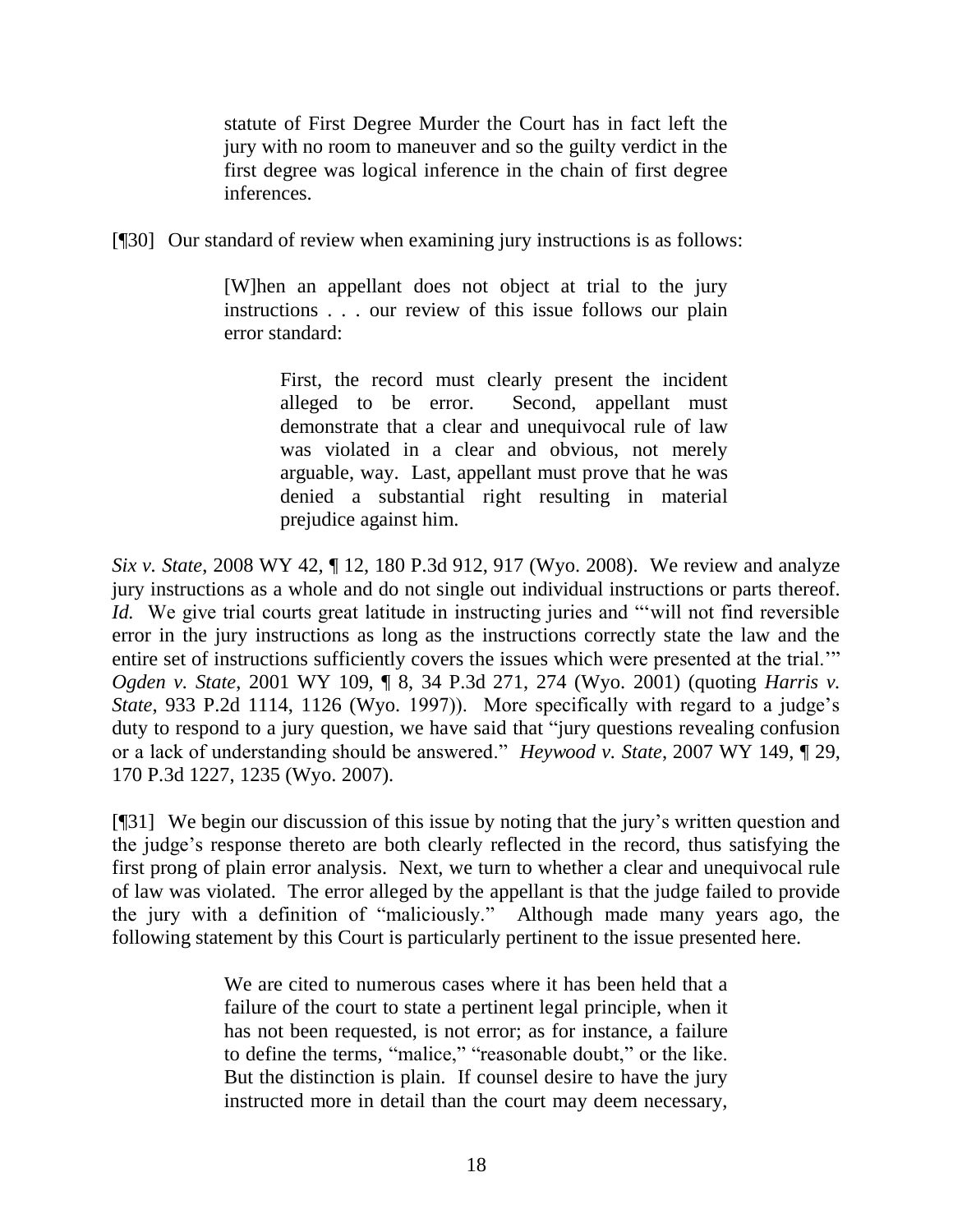they must ask for such instructions; otherwise it is reasonable to presume they concurred with the court in the opinion that the jury was sufficiently informed as to such matters.

*Palmer v. State*, 9 Wyo. 40, 49, 59 P. 793, 796 (1900). After the judge responded to the jury"s question by directing them to the instruction setting forth the elements of firstdegree and second-degree murder, the appellant neither objected to the judge's response nor requested additional instruction. Likewise, the jury did not present further questions. Thus, we can reasonably assume that the judge's response adequately addressed any confusion the jury may have had.

[¶32] Although our analysis of this issue might well end here, because the jury"s question expressed some level of confusion, we will briefly examine the issue further to ensure that the instructions sufficiently covered the issues presented at trial. Specifically, we will review whether the judge's failure to define "maliciously" was error under these circumstances. We have said that "a trial court is under no obligation to define a statutory term unless the term carries a technical connotation different from its everyday meaning." *Ewing v. State*, 2007 WY 78, ¶ 9, 157 P.3d 943, 946 (Wyo. 2007). "A term must only be defined if the correct legal definition is such a departure from ordinary meaning that the jury would misunderstand its application to the circumstances before it." *Id.* As used in this statute, the term "maliciously" does not appear to have any technical meaning beyond the definition of "malice" given in Instruction No. 13, or outside of its ordinary connotation:

### INSTRUCTION NO. 13

YOU ARE INSTRUCTED that "Malice" means that the act(s) constituting the offense charged was/were done intentionally, without legal justification or excuse or that the act(s) was/were done in such a manner as to indicate hatred, ill-will, or hostility towards another.

The common definition of "maliciously" is "given to, marked by, or arising from malice." *Webster's Third New International Dictionary* 1367 (3d ed 1993). Therefore, we conclude that the instructions accurately stated the law and sufficiently covered the issues presented at the trial.

### **3.** *Was there sufficient evidence to support the first-degree murder conviction?*

[¶33] At the end of the previous two arguments, the appellant adds the following statement: "In the alternative if this Court were to decide that no variance exists, we would submit that there is a lack of evidence to find [the appellant] guilty of murder in the first degree." This comment is the extent of his argument on the question of the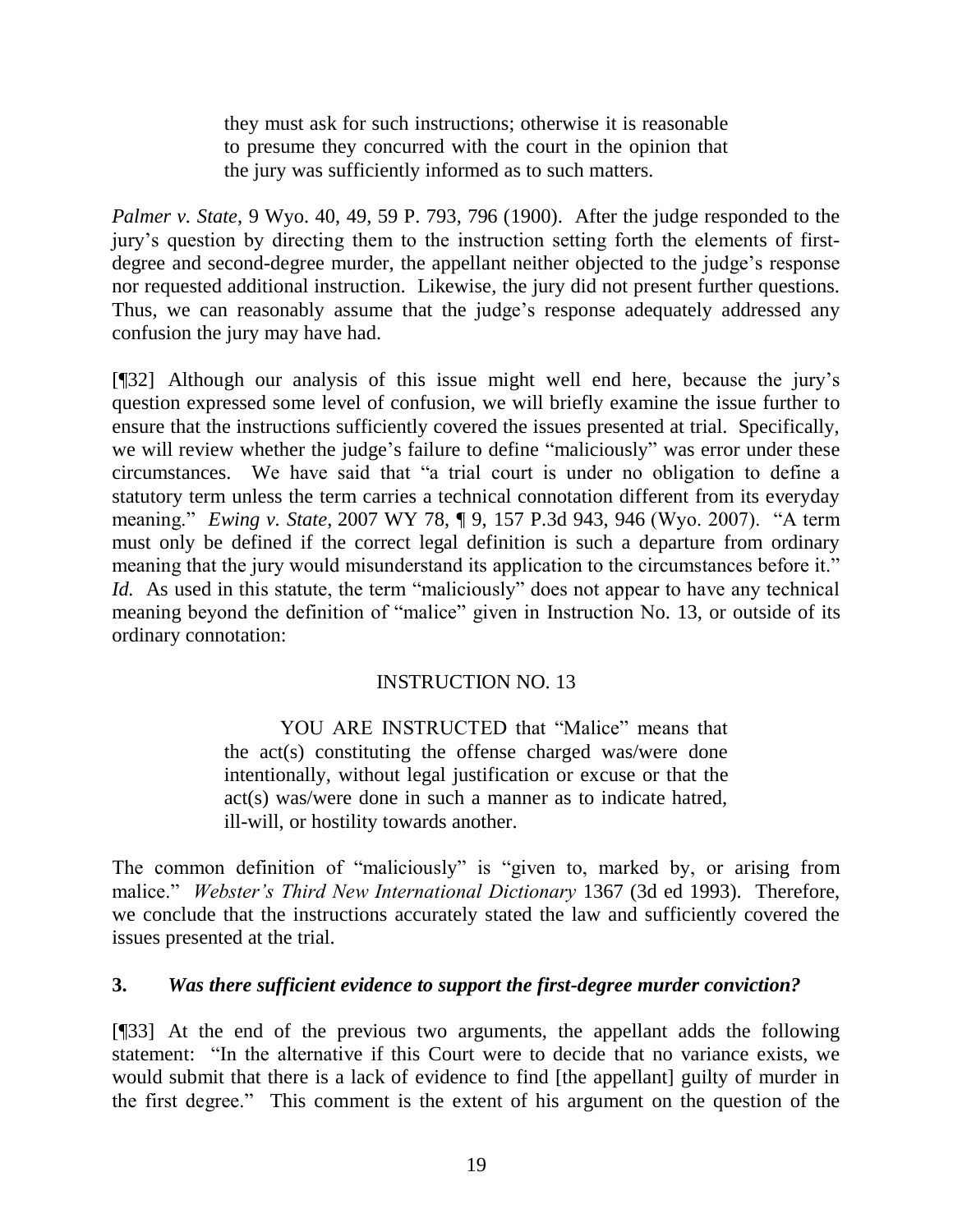sufficiency of the evidence. We have "consistently refused to consider claims not supported by cogent argument or citation to pertinent legal authority." *Forbis v. Forbis*, 2009 WY 41, ¶ 10, 203 P.3d 421, 424 (Wyo. 2009). We will follow that principle here.

### *Was the appellant's defense counsel ineffective?*

[¶34] "The issue of ineffective assistance of counsel involves mixed questions of fact and law, and is reviewed *de novo*." *Proffit v. State*, 2008 WY 114, ¶ 33, 193 P.3d 228, 241 (Wyo. 2008).The rules governing our review of trial counsel"s effectiveness, which rules originate from the United States Supreme Court case of *Strickland v. Washington*, 466 U.S. 668, 687, 104 S.Ct. 2052, 2064, 80 L.Ed.2d 674 (1984), are as follows:

> First, the defendant must show that counsel's performance was deficient. This requires showing that counsel made errors so serious that counsel was not functioning as the "counsel" guaranteed the defendant by the Sixth Amendment. Second, the defendant must show that the deficient performance prejudiced the defense. This requires showing that counsel"s errors were so serious as to deprive the defendant of a fair trial, a trial whose result is reliable. Unless a defendant makes both showings, it cannot be said that the conviction or death sentence resulted from a breakdown in the adversary process that renders the result unreliable.

*Proffit*, 2008 WY 114, 1 33, 193 P.3d at 241. When reviewing such claims "[w]e invoke a strong presumption that counsel rendered adequate and reasonable assistance making all decisions within the bounds of reasonable professional judgment." *Gist v. State*, 737 P.2d 336, 342 (Wyo. 1987). "The burden is upon the defendant to overcome this presumption that, in light of the circumstances, the challenged action or failure of the attorney might be considered sound trial strategy." *Dickeson v. State*, 843 P.2d 606, 609 (Wyo. 1992).

[¶35] Appellant contends his trial counsel was ineffective for: (1) failing to request a limiting instruction regarding the State"s uncharged misconduct evidence at the time that evidence was introduced; (2) failing to object to the content of the uncharged misconduct limiting instruction; and (3) failing to object to the qualifications of certain witnesses who were, or allegedly could have been, considered experts. We will address each of the claims in turn.

### **1.** *Failure to request contemporaneous uncharged misconduct limiting instruction.*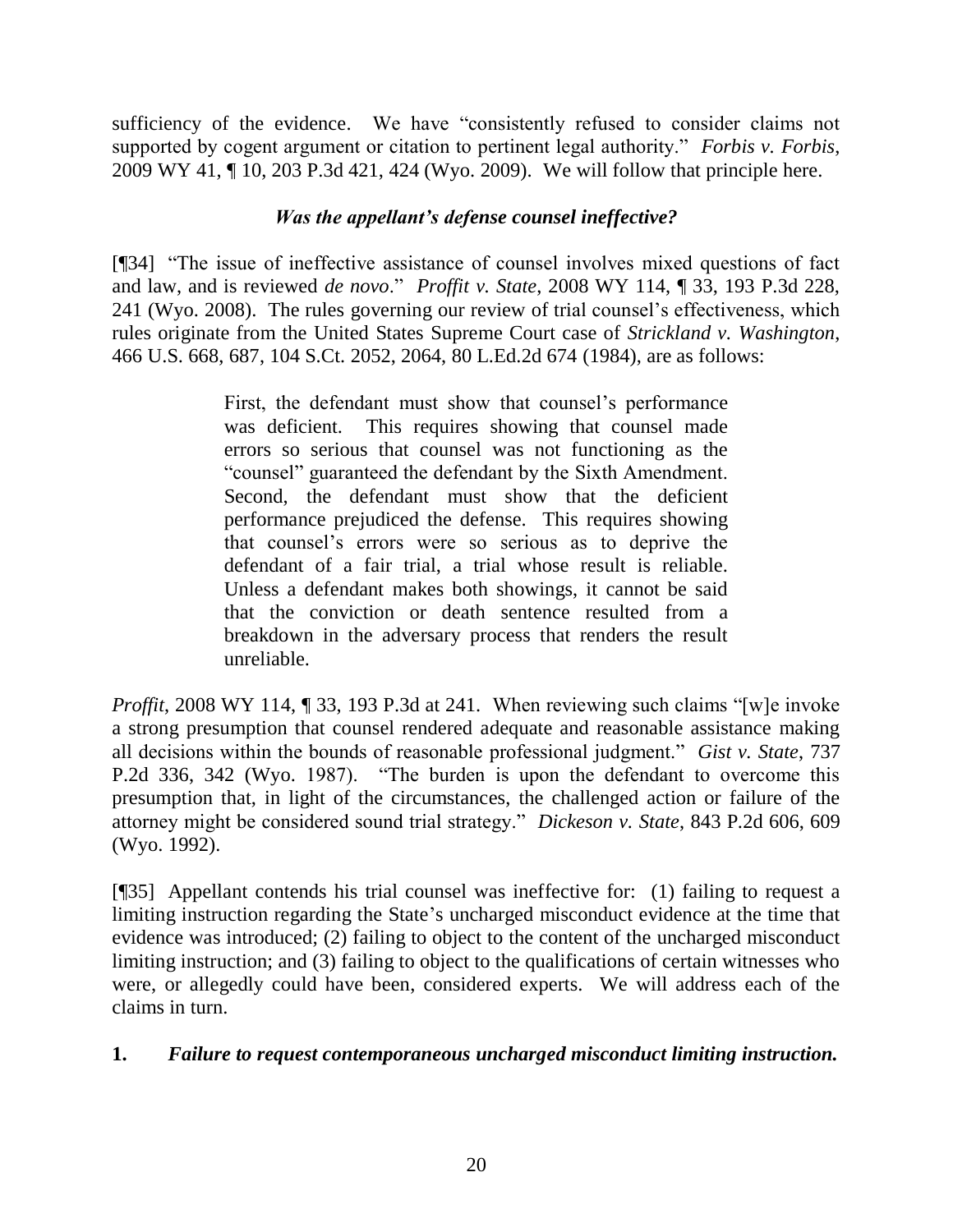[¶36] The appellant asserts that defense counsel was ineffective in failing to request a limiting instruction contemporaneously with the admission of the uncharged misconduct evidence. We have said "[c]ounsel may, as a matter of trial strategy, choose not to request a limiting instruction in order to avoid emphasizing the unfavorable evidence." *Beintema v. State*, 936 P.2d 1221, 1228 (Wyo. 1997). Furthermore, where the district court had no duty, absent a request, to fashion a limiting instruction we have held that "the decision to request, or refrain from requesting, a limiting instruction is a tactical decision that this court will not second guess." *Chapman v. State*, 2001 WY 25, ¶ 22, 18 P.3d 1164, 1174 (Wyo. 2001).

[¶37] As discussed above, the district court was not required to give a contemporaneous limiting instruction. Before trial, defense counsel was informed by the district court that it would give a limiting instruction if requested. Defense counsel was fully aware of which witnesses would be testifying to uncharged misconduct. Although defense counsel never requested a contemporaneous limiting instruction, the instruction addressing the uncharged misconduct evidence given during the instructions phase was drafted and submitted by the appellant. The appellant offers no evidence that the failure to request, or decision not to request, a contemporaneous limiting instruction was anything other than trial strategy to mitigate the effect of the uncharged misconduct evidence. As such, we find that the appellant fails to overcome the strong presumption that counsel rendered adequate and reasonable assistance in this regard.

### **2.** *Failure to object to content of limiting instruction.*

[¶38] The appellant"s next claim relates to defense counsel"s failure to object to the adequacy of the limiting instruction regarding the uncharged misconduct evidence given to the jury at the end of the trial. The instruction, drafted and submitted by the appellant, read as follows:

> You have heard evidence about prior acts committed by [the appellant] against Jennifer Randel, [and two other girlfriends]. The Court permitted the State of Wyoming to introduce this evidence for the purpose of showing the [appellant]'s motive, intent, the relationship of the parties, lack of mistake or accident, and to show a course of conduct between [the appellant] and Jennifer Randel. You are hereby instructed that you may not consider this as evidence of the [appellant]"s bad character and that he acted in conformity therewith on the night of November 3rd and 4th, 2007. You may only consider this evidence to bear on the issues of the [appellant]'s motive, intent, the relationship of the parties, lack of mistake or accident and to show a course of conduct between [the appellant] and Jennifer Randel.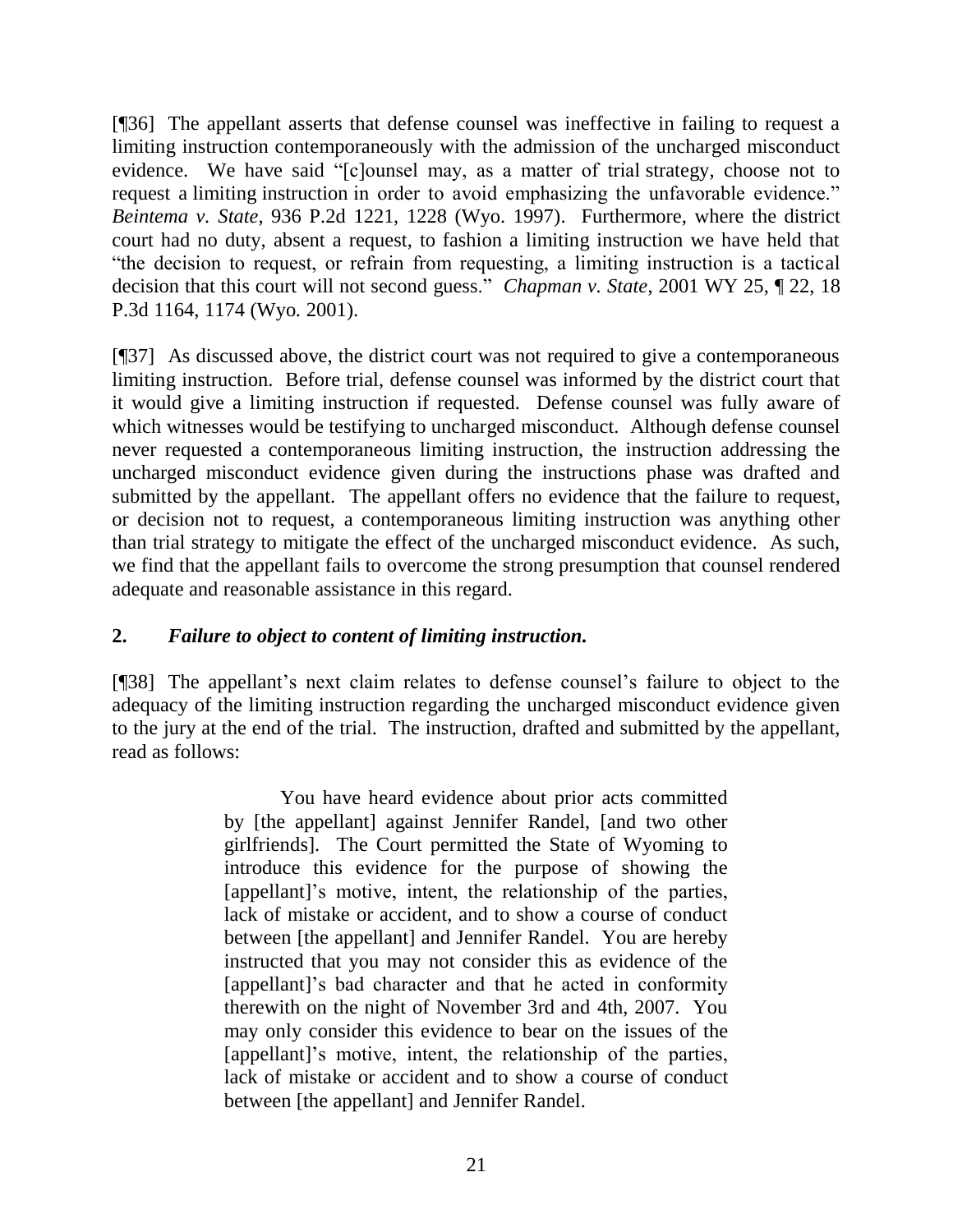[¶39] The appellant asserts that the instruction only applied to prior acts committed against Jennifer Randel and two other of the appellant"s prior girlfriends. The appellant then argues that other individuals testified to uncharged misconduct, and failure of the instruction specifically to include each of those individuals was prejudicial to the appellant because the jury could have reasonably assumed that other testimony was beyond the scope of the limiting instruction. Although the appellant claims that defense counsel"s failure to provide a more comprehensive jury instruction was prejudicial, he does not point to a single instance of uncharged misconduct evidence that was admitted, yet not covered by the limiting instruction.<sup>6</sup> Therefore, the appellant fails in his burden to demonstrate how he was, or even could have been, prejudiced by his defense counsel"s failure to object to the jury instruction. Because we are unable to discern any prejudice arising from the instruction, it is unnecessary to address the matter further. *Floyd v. State*, 2006 WY 135, ¶ 13, 144 P.3d 1233, 1238 (Wyo. 2006) ("If we conclude that a defendant fails to satisfy the prejudice prong, we need not address the performance of counsel prong.").

### **3.** *Failure to voir dire "expert" witnesses.*

 $\overline{a}$ 

[¶40] Finally, the appellant argues that defense counsel was ineffective because he failed to object to the qualifications of certain witnesses who were, or allegedly could have been, considered experts. The appellant argues that trial counsel should have challenged the credentials of the Crisis Intervention Services director (CIS director), who testified about patterns of behavior in domestic violence. The appellant also argues that the person who transcribed the 911 call was not qualified to give expert opinion about certain sounds heard in the 911 call.

[¶41] An attorney"s failure or refusal to *voir dire* an expert witness is not *per se* ineffective performance. *Saenz v. State*, 103 S.W.3d 541, 546 (Tex. Ct. App. 2003) ("[N]either the rule nor the case law creates a presumption of error if counsel fails to request *voir dire* [of an expert witness]."); *see also Kimbrough v. State*, 886 So.2d 965, 982 (Fla. 2004). In order for the failure to *voir dire* an expert witness to constitute reversible ineffective assistance, the appellant bears the burden of showing the testimony would likely have been inadmissible under *Daubert v. Merrell Dow Pharms., Inc.*, 509 U.S. 579, 113 S.Ct. 2786, 125 L.Ed.2d 469 (1993). *See Montez v. State*, 2009 WY 17,  $\P\P$  23-26, 201 P.3d 434, 441-42 (Wyo. 2009)<sup>7</sup>; see also Wright v. State, 765 N.W.2d 85,

<sup>&</sup>lt;sup>6</sup> The appellant does make reference to one individual not listed in the instruction who testified that he received 200 stitches in his face after the appellant hit him with a beer glass in a 1993 barroom altercation. However, that individual only testified during the sentencing phase of the trial, and therefore the district court"s ruling did not apply to his testimony.

<sup>7</sup> One of the issues stated in *Montez* read as follows: "Did trial counsel provide ineffective assistance by failing to object to portions of law enforcement officers' testimony on the ground that such was expert testimony that was inadmissible under *Daubert v. Merrell Dow Pharmaceuticals, Inc.*, 509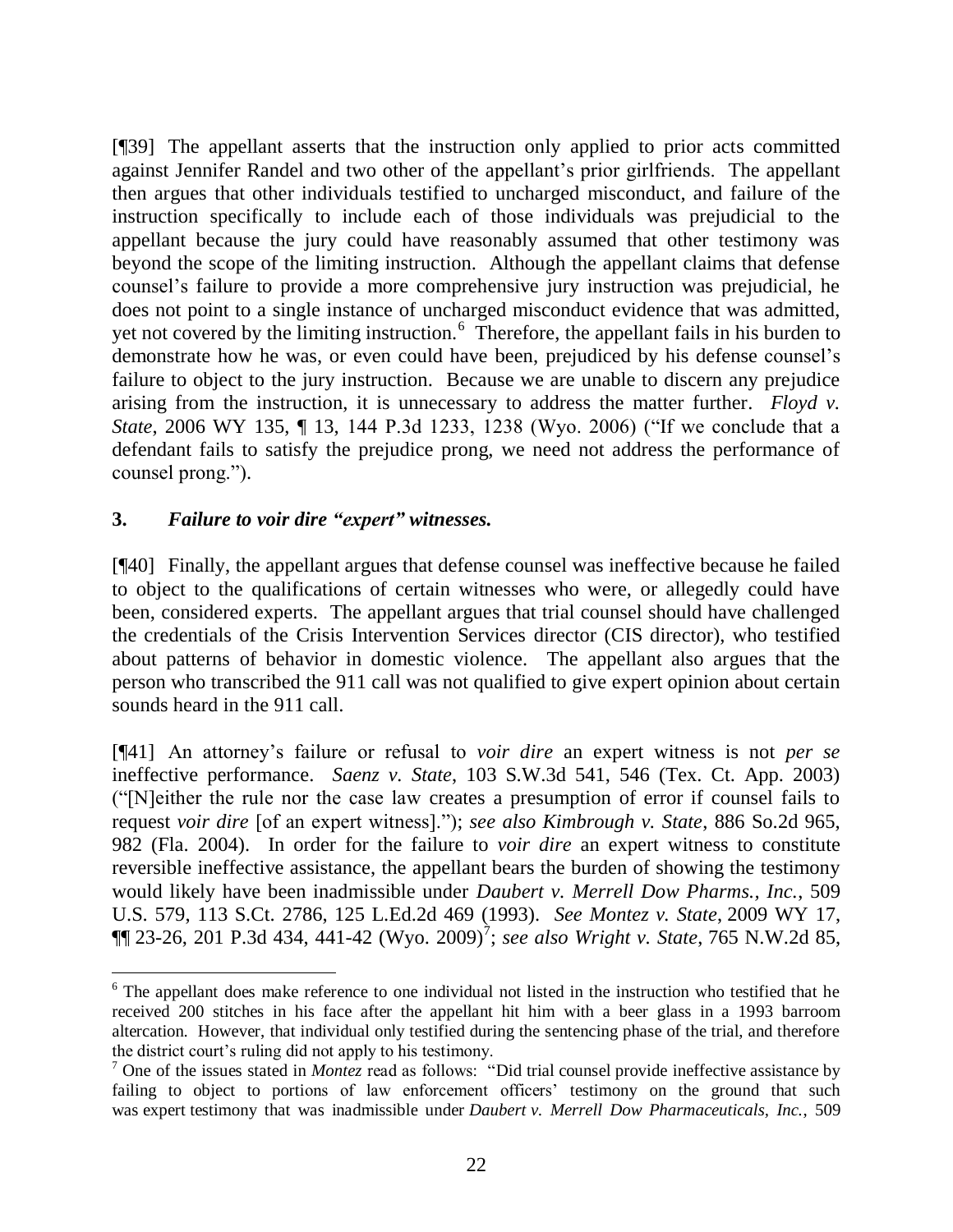92 (Minn. 2009). Therefore, in addressing this claim, we must first determine if the expert testimony is "sufficiently established to have gained general acceptance in the particular field in which it belongs," and only if the evidence fails that test should we determine "whether there is a reasonable probability that "but for counsel"s unprofessional errors, the result of the proceeding would have been different."" *Williamson v. State*, 994 So.2d 1000, 1010-11 (Fla. 2008) (quoting *Strickland*, 466 U.S. at 694, 104 S.Ct. at 2069).

[¶42] When testifying, the CIS director explained her qualifications and experience, and then stated:

> Q. Have you had occasion also to testify about that in the courts of the State of Wyoming?

A. Yes, I have.

Q. Is that both civil and criminal cases?

A. Yes, sir.

Q. Have you testified for both the defense and the prosecution?

A. Yes, sir.

 $\overline{a}$ 

Q. In fact, have you been qualified as an expert witness in this area in this court?

A. In Natrona County District Court with Judge Park, yes, sir.

On appeal, the appellant undertakes no effort to demonstrate that the CIS director would not have qualified as an expert under *Daubert*, or to demonstrate how defense counsel"s failure to object to the expert testimony resulted in prejudice. After our own review of the record, including the testimony as to the qualifications of the CIS director and the relevance of her testimony, we find that she was adequately qualified as an expert and that her testimony was such that it assisted the jury. Furthermore, we have previously recognized that the type of testimony offered by the CIS director is proper expert

U.S. 579, 113 S.Ct. 2786, 125 L.Ed.2d 469 (1993)?" 2009 WY 17, ¶ 23, 201 P.3d at 441. However, we did not reach the issue of whether an ineffective assistance claim arises where a trial counsel fails to challenge an expert on *Daubert* grounds because we concluded that no prejudice could have resulted from one witness"s testimony and that the other witness"s opinion was a lay opinion, not subject to *Daubert*type analysis. *Id*. at ¶¶ 24, 26, at 441-42.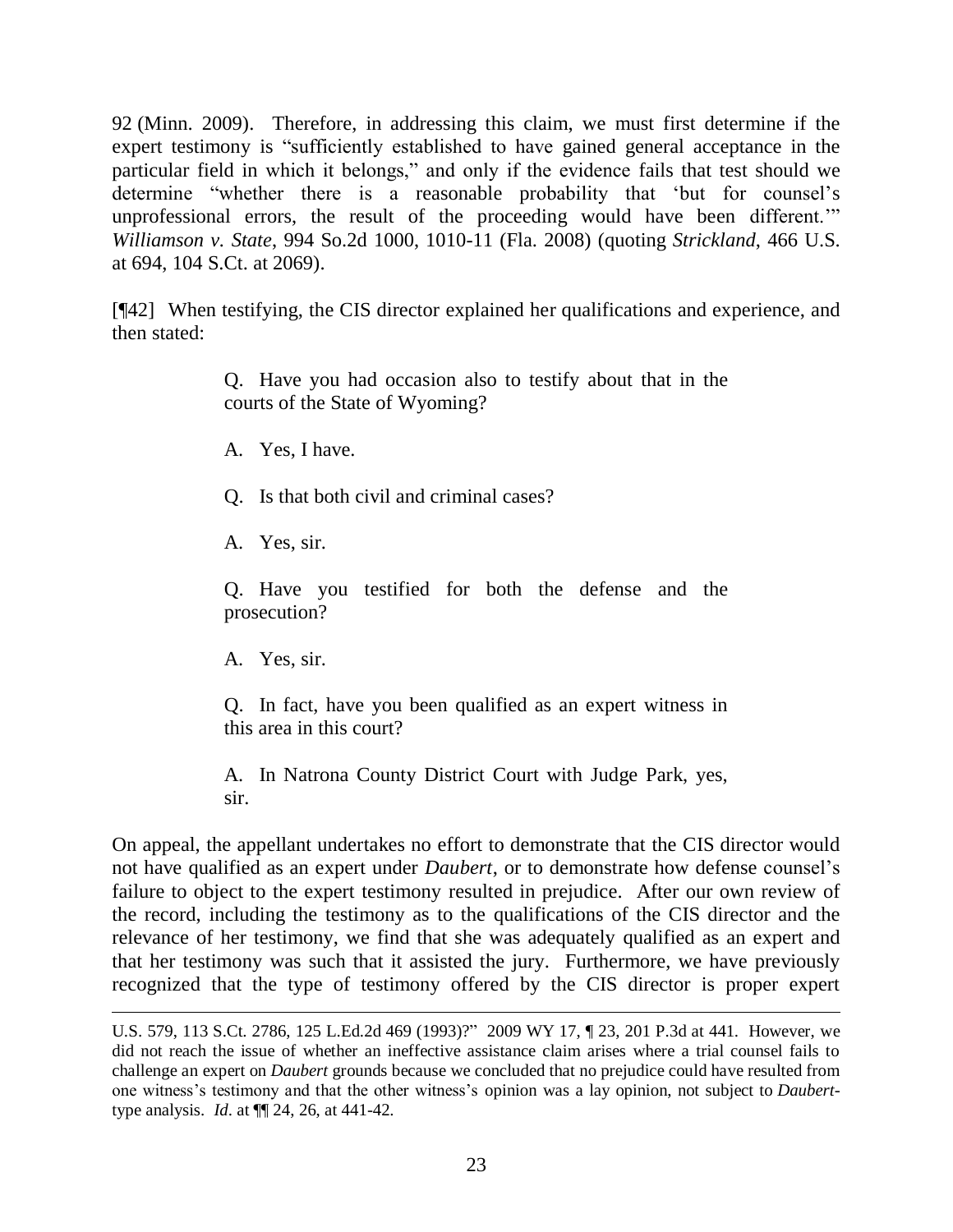testimony under similar circumstances. *See Kenyon v. State*, 2004 WY 100, ¶¶ 21-23, 96 P.3d 1016, 1025 (Wyo. 2004). In short, the appellant has not shown that any effort by defense counsel to exclude the testimony of the CIS director would have been successful, and thus has not shown that defense counsel"s failure to *voir dire* her constituted ineffective assistance of counsel.

[¶43] The appellant"s final claim of ineffective assistance of counsel involves the testimony of the individual who transcribed Ms. Randel"s 911 call. In her testimony, the transcriptionist described what she surmised to be a "hitting noise" and speculated that the reason the victim"s voice was muffled at one point in the recording was due to "the phone [being] very close to the caller"s face." The appellant claims that such subjective descriptions either approximated an expert opinion―which the transcriptionist was allegedly unqualified to give―or invaded the province of the jury. Accordingly, the appellant now claims it was ineffective assistance when counsel failed either to move to have the witness disqualified as an expert or otherwise to move to exclude her testimony. This argument, however, ignores the actions that counsel did take.

[¶44] The record reflects that trial counsel objected to the subjective statements in the transcript and the qualifications of the transcriptionist. Such actions by trial counsel demonstrate that he was trying, as best he could, to exclude the subjective statements in the transcript. As a compromise, the judge ruled that the transcript would be given to the jury only when the audio recording played and would be collected immediately after, so the jurors would not have access to it during their deliberations. The record shows the transcripts were collected when the witness was excused. Also, the judge specifically cautioned the jury that although the transcript was going to be provided while the jury listened to the recording, "It is only to be an aid to you in your consideration of the evidence, and you need to rely upon your own hearing and your own perception of the 911 call in connection with your actual evaluation of your use of that evidence." Finally, trial counsel requested permission and was allowed to conduct a *voir dire* examination of the witness about what expertise "enable<sup>[d]</sup> [her] to accurately say what's on a recording above that of anybody else" and, later, extensively cross-examined her about the fact that her subjective statements merely reflected her interpretation of what certain recorded sounds conveyed, which was not the only possible interpretation. In such a circumstance, it is unclear what other actions the appellant wishes his trial counsel would have taken. He states that "[c]ounsel failed to object to such testimony based upon a failure to vet expert witnesses through the *Daubert* process." On the contrary, trial counsel did question the transcriptionist about whether she had an ability to recognize the sounds on an audiotape beyond that possessed by anyone else and then renewed his objection to the admissibility of her transcription.

[¶45] Considering all of the facts and circumstances surrounding the admission of the 911 call transcription, and in light of trial counsel"s efforts to exclude admission of that evidence, we cannot say that trial counsel"s performance was deficient; that is "counsel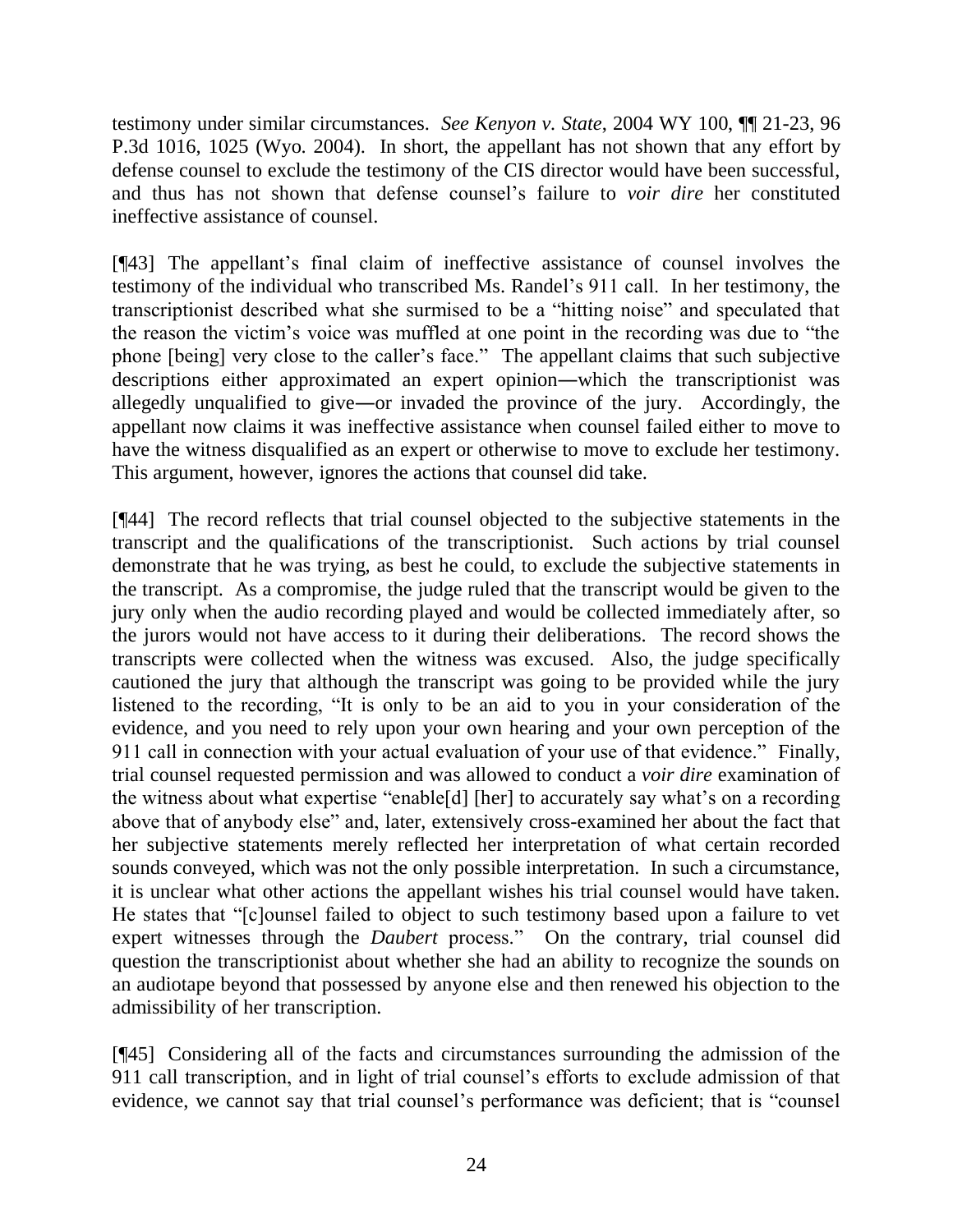made errors so serious that counsel was not functioning as the "counsel" guaranteed [appellant] by the Sixth Amendment." *Montez*, 2009 WY 17, ¶ 3, 201 P.3d at 436 (quoting *Frias v. State*, 722 P.2d 135, 145 (Wyo. 1986)).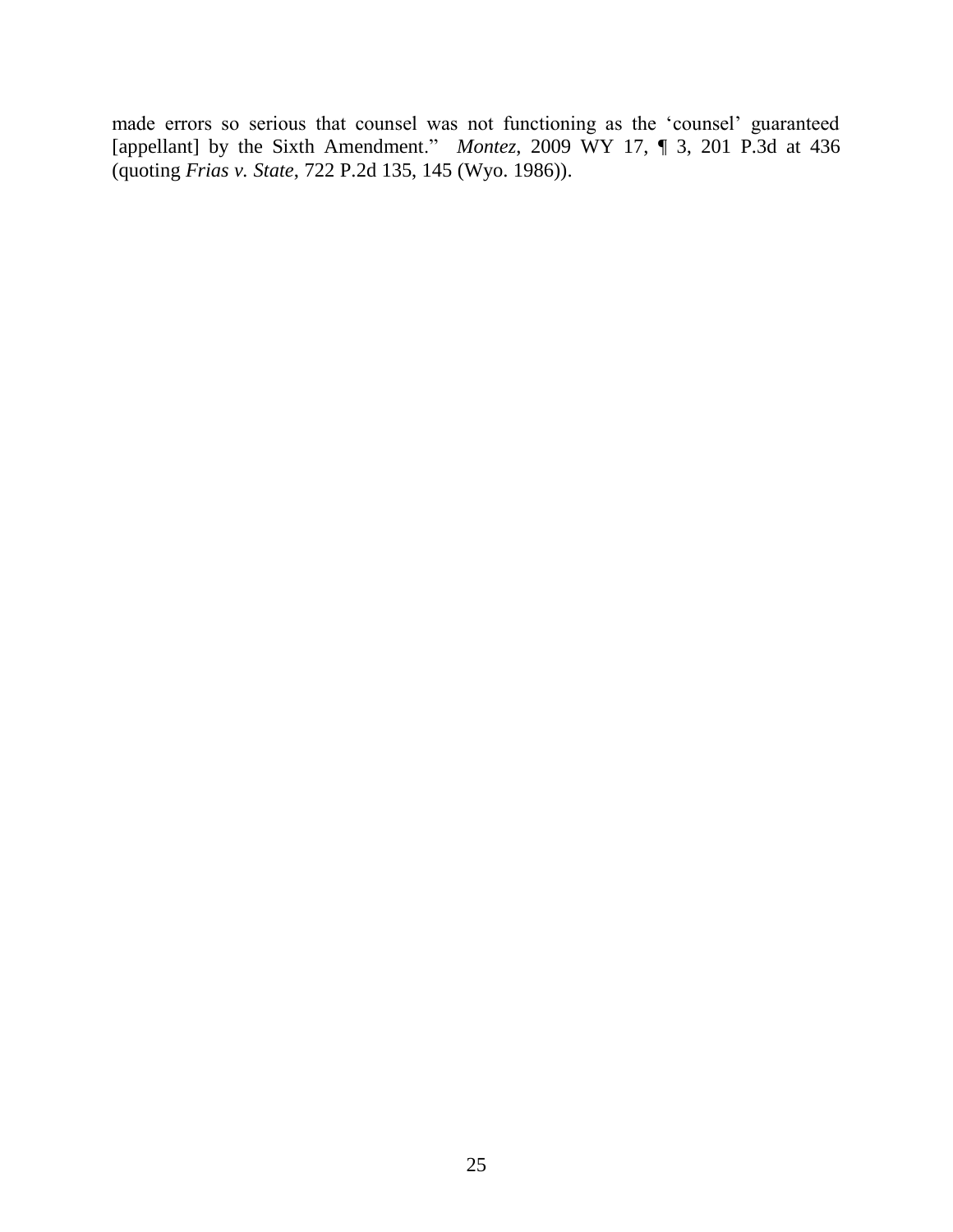#### *Did cumulative error occur?*

[¶46] In his final issue, the appellant argues that this Court should reverse his conviction as a result of the cumulative effect of all the errors made during his trial.

> The purpose of evaluating for cumulative error is "to address whether the cumulative effect of two or more individually harmless errors has the potential to prejudice the defendant to the same extent as a single reversible error." *McClelland v. State*, 2007 WY 57, ¶ 27, 155 P.3d 1013, 1022 (Wyo. 2007). In conducting a cumulative error evaluation, we consider only matters that we have determined to be errors. *Id.* We will reverse a conviction only when ""the accumulated effect [of the errors] constitutes prejudice and the conduct of the trial is other than fair and impartial."" *Id.* (quoting *Alcala v. State*, 487 P.2d 448, 462 (Wyo. 1971)).

*Guy v. State*, 2008 WY 56, ¶ 45, 184 P.3d 687, 701 (Wyo. 2008). Because we have found that no individual errors occurred, a claim for cumulative error cannot lie.

#### **CONCLUSION**

[¶47] After careful consideration of the appellant"s claims, we conclude that: (1) the district court properly followed the *Gleason/Vigil* test for determining the admissibility of the uncharged misconduct evidence and we cannot say that the court abused its discretion in admitting testimony concerning the appellant's prior uncharged misconduct; (2) the appellant's claim that a court is required, without request, to give a limiting instruction contemporaneously with the introduction of uncharged misconduct evidence is not supported by law; (3) the appellant's claim that there was a variance between the facts alleged in the Information and those presented at trial is unsupported by the record; (4) the jury was adequately instructed on the difference between first-degree and seconddegree murder, and on the meaning of the term "maliciously"; (5) the appellant failed to provide cogent argument or citation to pertinent authority regarding his claim that there was insufficient evidence to support his conviction for first-degree murder; (6) the appellant failed to show that defense counsel"s failure to request, or decision not to request, a limiting instruction contemporaneously with the admission of uncharged misconduct evidence resulted in ineffective assistance; (7) the appellant failed to demonstrate any prejudice arising out of defense counsel"s failure to object, or decision not to object, to the limiting instruction regarding the uncharged misconduct evidence; (8) the appellant"s claim that defense counsel was ineffective for failing to *voir dire* certain "expert" witnesses is not supported by the record; and finally, (9) because we find no individual error or abuse of discretion, we conclude that cumulative error did not occur.